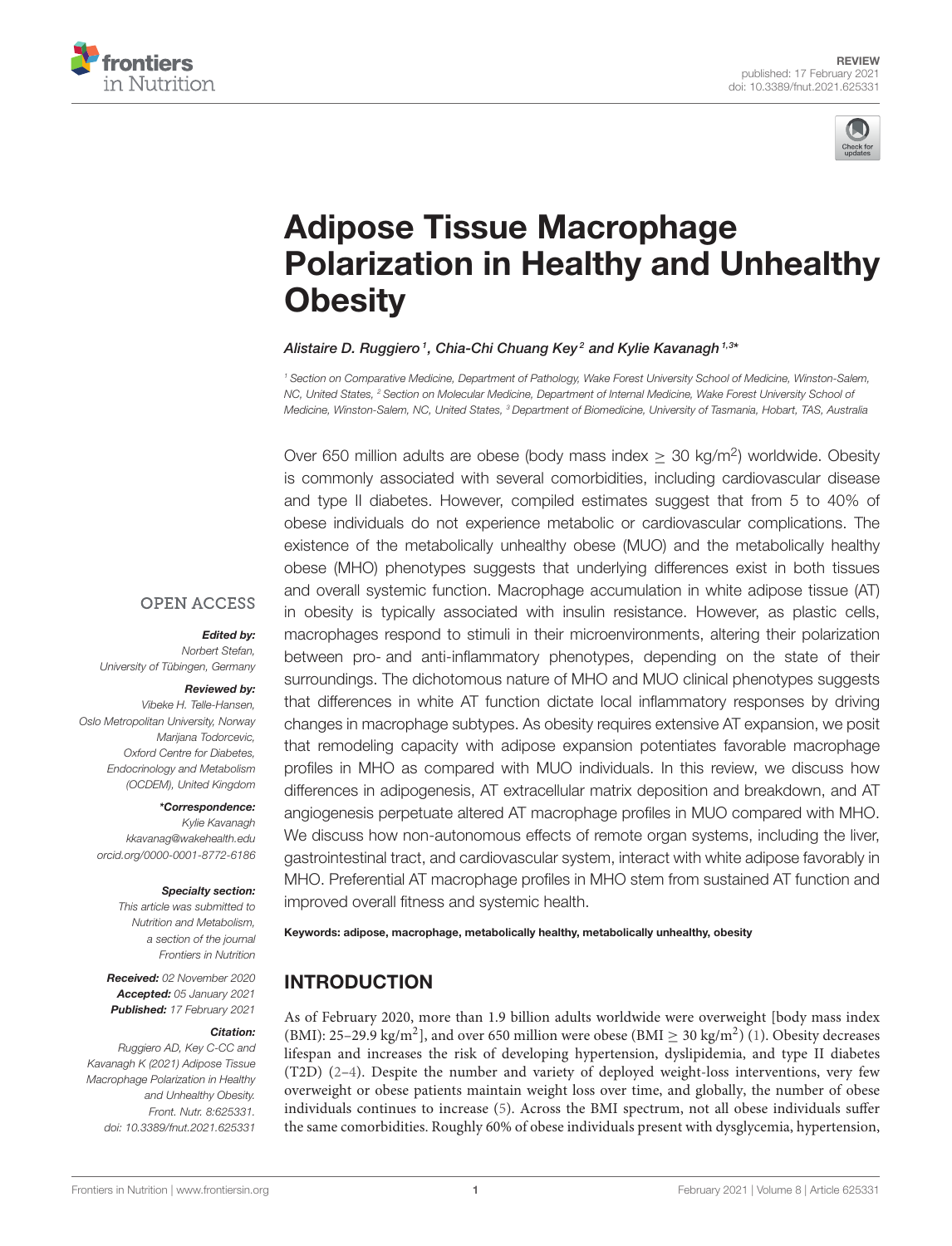and/or dyslipidemia, and cutoff criteria associated with each of these maladies define obesity as either healthy [metabolically healthy obese (MHO)] or unhealthy [metabolically unhealthy obese (MUO)] [\(6,](#page-8-4) [7\)](#page-8-5). The majority of individuals are classified as MUO; however, between 5 and 40% of obese individuals do not present with metabolic abnormalities and are defined as MHO [\(6–](#page-8-4)[8\)](#page-8-6). Definitions of MHO vary, as some studies identify only insulin-sensitive individuals as MHO, whereas others identify individuals with two or fewer metabolic abnormalities as MHO [\(7,](#page-8-5) [9,](#page-8-7) [10\)](#page-8-8). A recently proposed definition of MHO identifies individuals based on the diagnosis of obesity and the following criteria: serum triglycerides ≤150 mg/dl, HDL-cholesterol concentrations >40 mg/dl in men or >50 mg/dl in women, systolic blood pressure ≤130 mmHg, diastolic blood pressure ≤85 mmHg, no antihypertensive treatment as an alternative indicator, fasting blood glucose  $\leq$ 100 mg/dl, and no treatment with glucose lowering agents [\(11\)](#page-8-9). Significant controversy exists over the definitions and stability of MHO classifications. There is no universally accepted definition of MHO; many MHO individuals progress to MUO over time, and, although MHO individuals do have higher all-cause mortality and an increased risk of cardiovascular events compared with healthy lean individuals [\(12,](#page-8-10) [13\)](#page-8-11), they are at a decreased risk of cardiovascular complications and all-cause mortality compared with the MUO individual. Despite this controversy, understanding the biological mechanisms that maintain metabolic health with overt obesity would aid the development of therapeutics to convert MUO individuals to MHO and ultimately reduce the financial burden of obesity-related comorbidities.

Although obesity results in white adipose tissue (AT) expansion, maintenance of metabolic function may underlie MHO individuals' superior metabolic homeostasis. AT functions as an endocrine organ that maintains energy equilibrium, but function can differ by location. White AT accumulates throughout the body, including in the epicardial, mesenteric, omental, retroperitoneal, gonadal, subcutaneous abdominal, gluteal, and femoral regions [\(14\)](#page-9-0). Intra-abdominal, or visceral, and subcutaneous white AT depots perform different functions and thus differentially impact metabolic health. Visceral AT accumulation is positively associated with cardiometabolic risk factors [\(15\)](#page-9-1) and correlation with decreased insulin sensitivity [\(16\)](#page-9-2). On the contrary, subcutaneous white AT accumulation protects against cardiometabolic risk factors [\(15\)](#page-9-1) and corresponds with maintained insulin sensitivity [\(17\)](#page-9-3), as evidenced by subcutaneous adipose transplantation into visceral depots alleviating metabolic dysregulation [\(18\)](#page-9-4). Both adipocytes and immune cells in AT express and secrete bioactive hormones and signaling proteins that regulate metabolism [\(19–](#page-9-5)[21\)](#page-9-6). The goal of this review is to summarize macrophages as key AT immune cells and their influences, which drive tissue function (**[Figure 1](#page-2-0)**). Elucidating changes in white AT composition is crucial to unraveling the mechanisms behind the observed metabolic differences between MHO and MUO groups.

Obesity-associated AT expansion often results in the accumulation of immune cells, including macrophages, contributing to low-grade chronic inflammation. Macrophages are the most abundant leukocytes in AT and assist in regulating physiological processes, including tissue remodeling and insulin sensitivity. Macrophage accumulation was originally thought to be universally pro-inflammatory and contributory to insulin resistance. However, macrophage subtypes stimulate different responses within AT. Macrophage subtypes exist along a continuum, as they demonstrate variable metabolic activation and ranges in inflammatory signaling [\(22,](#page-9-7) [23\)](#page-9-8). As such, they are often classified by whether they are more pro-inflammatory or more anti-inflammatory. M1 macrophages are thought to be more pro-inflammatory and secrete pro-inflammatory cytokines that ultimately inhibit proper insulin signaling in adipocytes [\(23,](#page-9-8) [24\)](#page-9-9). Contrarily, M2 macrophages are thought to be more anti-inflammatory and secrete anti-inflammatory cytokines that maintain functional insulin signaling [\(23,](#page-9-8) [24\)](#page-9-9).

In obese states, macrophages play crucial roles in damage response. Macrophage polarization patterns are influenced by environmental cues and inflammatory signaling [\(23\)](#page-9-8), and macrophages accumulate when danger signals propagate and incite more inflammation to manage their resolution. In obese states, macrophages clear dead adipocytes and other cell debris, exocytose excess lipid, secrete both pro- and antiinflammatory cytokines, and contribute to adipose remodeling [\(23\)](#page-9-8). Macrophage responses are interrupted by insulin resistance, hypoxia, and reactive oxygen species generation, metabolic endotoxemia or cell senescence, and death. While macrophage accumulation in obese individuals is typically affiliated with inflammation and these downstream consequences, healthy obese individuals do not demonstrate the same levels of inflammation as their MUO counterparts. In this review, we discuss how differences in white AT components give rise to contrasting macrophage M-phenotypes in MHO compared with MUO persons. We also discuss how diet and aspects of systemic metabolic health impact AT macrophages.

# ADIPOSE MACROPHAGE SUBTYPES

Obesity alone incites the recruitment and proliferation of AT macrophages, the predominant adipose leukocyte population [\(25,](#page-9-10) [26\)](#page-9-11). As plastic cells that respond to their microenvironments, macrophages range from highly pro-inflammatory, or M1-like, to highly anti-inflammatory, or M2-like [\(27\)](#page-9-12). M1 macrophages fight against intracellular pathogens, are induced by pro-inflammatory factors including lipopolysaccharide and interferon-γ, and secrete inflammatory cytokines including interleukin (IL)-6, IL-1β, and monocyte chemoattractant protein-1 (MCP-1) [\(28\)](#page-9-13). Hematopoietic-derived M1 macrophages utilize glycolysis and are recruited into AT and where they can proliferate [\(29–](#page-9-14)[31\)](#page-9-15). M2 macrophages, on the other hand, contribute to tissue repair and produce anti-inflammatory cytokines, including IL-4 and IL-13. Contrary to M1 macrophages, yolk sac-derived M2 macrophages utilize oxidative phosphorylation [\(31\)](#page-9-15). White AT homeostasis requires a balance of both these pro- and anti-inflammatory macrophage subtypes. Excess M1 macrophage infiltration results in increased tissue inflammation, whereas an overabundance of M2 macrophages can lead to aberrant fibrogenesis, limiting the remodeling required for AT to respond to changing lipid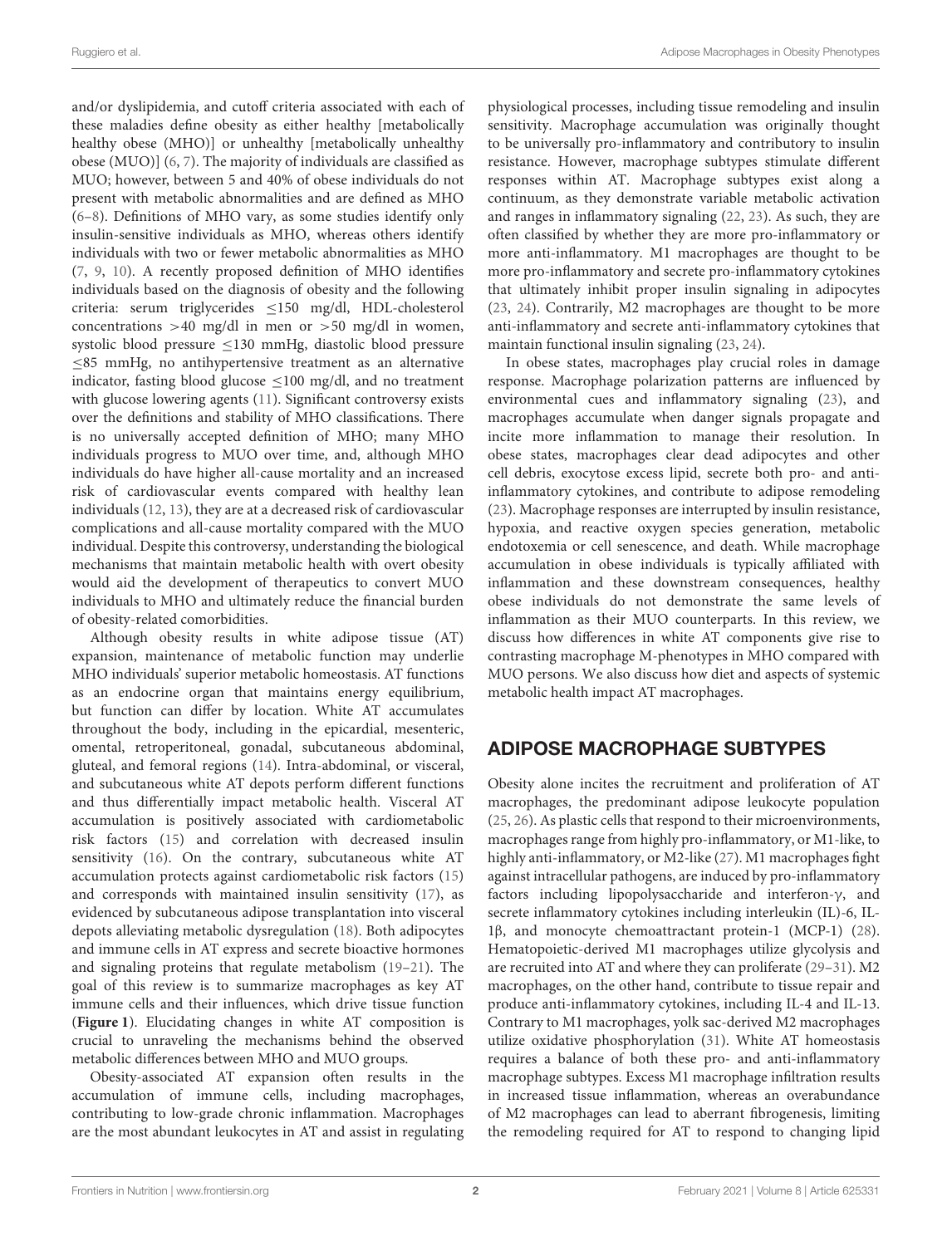

<span id="page-2-0"></span>FIGURE 1 | Metabolically healthy obesity (MHO) and metabolically unhealthy obesity (MUO) may be defined by differences in AT. This review focuses on macrophage phenotypes (M-Types) as a key element driving adipose health, as these immune cells have potent effects on the local AT niche and are influenced by diet and other systemic health characteristics. Differences in dietary components and aspects of adipose expansion perpetuate MHO and MUO adipose macrophage phenotypes. Increased consumption of omega 3 polyunsaturated fatty acids (n-3 PUFAs), polyphenols, and fiber results in anti-inflammatory adipose macrophage (M2) programming in MHO. These dietary components combined with improved white adipose adipogenesis and corresponding adipocyte hyperplasia increase tissue vascularization and extracellular matrix (ECM) turnover, and downstream anti-inflammatory signaling propagates anti-inflammatory M2 macrophage proliferation while abating harmful pro-inflammatory M1 macrophage recruitment into tissue. Parallel to effects of diet and adipose structure, systemic drivers, including functional liver-adipose cross talk and improved vasoreactivity, also decrease MHO AT pro-inflammatory signaling and maintain insulin sensitivity. Alternatively, increased consumption of saturated fat, cholesterols, trans fat, and fructose incites pro-inflammatory macrophage recruitment in MUO adipose. Consumption of these dietary components in conjunction with dysfunctional adipogenesis results in adipocyte hypertrophy. This combined with decreased angiogenic signals, disrupted ECM turnover, and downstream pro-inflammatory cytokine secretion stimulates pro-inflammatory M1 macrophage recruitment. Systemic dysfunction in the form of a decreased vasoreactivity and oxidative stress concurrently fosters insulin resistance while promoting pro-inflammatory M1 macrophage recruitment into MUO adipose. Once M1 macrophages enter the tissue, they secrete additional pro-inflammatory cytokines that recruit more M1 macrophages. This vicious cycle of inflammation, perpetuation of unhealthy AT, and greater multisystemic dysfunction characterize MUO individuals who are defined by increased expression of metabolic syndrome components. Created with [Biorender.com.](https://Biorender.com)

storage needs [\(32,](#page-9-16) [33\)](#page-9-17). In diet-induced obese states, macrophage polarization shifts from a 4:1 M2-to-M1 ratio in lean animals to a 1.2:1 ratio in obese animals, as M1 macrophages are recruited into white AT [\(29\)](#page-9-14).

MHO individuals display an anti-inflammatory adipose macrophage profile that more closely resembles that of metabolically healthy lean individuals, including an increased M2:M1 ratio [\(34\)](#page-9-18). Of note, MHO individuals likely accumulate metabolically active adipose macrophages, which is a subtype that may be distinct from coarsely defined M1 or M2. Although we will focus primarily on M1 and M2 macrophages in the

remainder of this text, metabolically active macrophages are associated with decreased nicotinamide adenine dinucleotide phosphate oxidase 2, which reduces the inflammation associated with obesity and downstream insulin resistance [\(30,](#page-9-19) [35,](#page-9-20) [36\)](#page-9-21). These macrophages are thought to better regulate lipid, catecholamine, and iron availability and perform other functions, including modulating local inflammation and clearing dead adipocytes during prolonged obesity [\(30,](#page-9-19) [35,](#page-9-20) [36\)](#page-9-21). This suggests that, in contrast to MUO, MHO individuals' antiinflammatory AT macrophage profile helps maintain insulin and glucose regulation and deters pro-inflammatory macrophage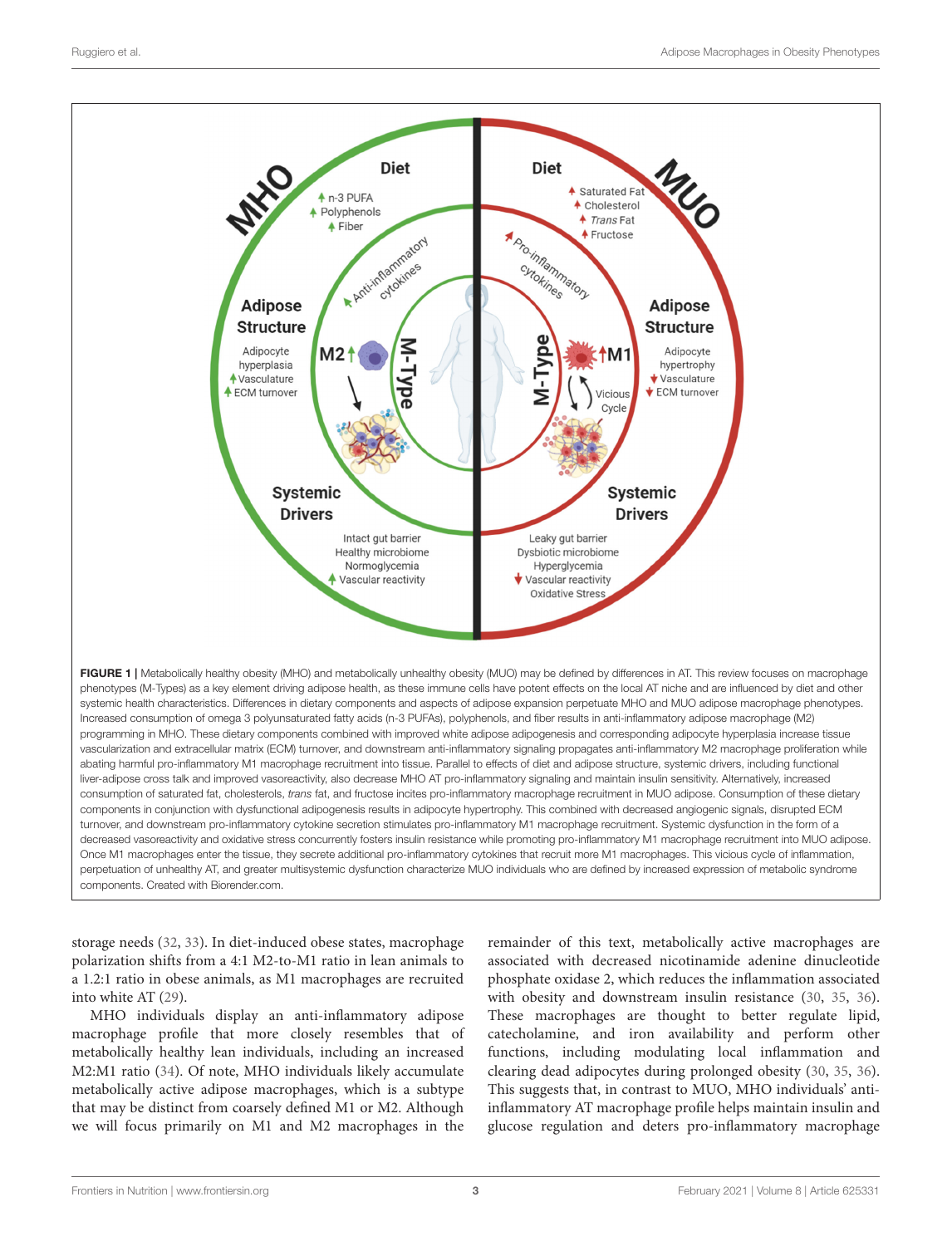recruitment. In the following sections, we will discuss the relationships between aspects of AT function, macrophage polarization, and metabolic regulation in MHO compared with MUO.

# ADIPOCYTE FUNCTION AND ADIPOGENESIS

MHO adipocyte function mediates anti-inflammatory AT macrophage activation and polarization [\(37\)](#page-9-22). Adipocytes secrete cytokines, depending on their inflammatory state, that influence immune cells. Secretion of Th2 cytokines, including IL-4 and IL-13, induces macrophage peroxisome proliferatoractivated receptor (PPAR)δ activation, a regulator of fatty acid metabolism [\(38\)](#page-9-23), which also improves whole-body insulin sensitivity [\(39\)](#page-9-24). Insulin-sensitive obese individuals have higher PPARγ (i.e., PPARγ2) messenger RNA (mRNA) expression levels in peripheral blood mononuclear cell and their visceral adipose than do insulin-resistant obese individuals [\(40,](#page-9-25) [41\)](#page-9-26). Ablation of both PPARγ, a regulator of adipogenesis and lipogenesis, and PPARδ renders macrophages unable to transition to the M2 subtype [\(38,](#page-9-23) [42,](#page-9-27) [43\)](#page-9-28). Therefore, in MHO individuals, adipocyte cytokine secretion and its downstream effects on fatty acid metabolism and adipogenesis regulators incite M2 macrophage polarization and whole-body insulin sensitivity while promoting sufficient adipogenesis (i.e., proliferation and differentiation of preadipocytes) to manage the concurring nutrient overload.

Fluctuations in AT macrophage ratios correspond to changes in preadipocyte differentiation and adipogenic signaling. The factors secreted by pro-inflammatory M1 macrophages possess anti-adipogenic properties [\(44\)](#page-9-29). Unlike M1 macrophages, both M2 macrophages and inactive macrophages promote preadipocyte survival by releasing a platelet-derived growth factor (PDGF) [\(45\)](#page-9-30). However, excess M2 macrophages have been shown to impair preadipocyte differentiation through the transforming growth factor-beta (TGF-β) pathway [\(46\)](#page-9-31). The effects of AT macrophage balance on preadipocyte differentiation and adipose expansion require further investigation [\(47\)](#page-9-32); however, differences in the AT macrophage profiles of MHO and MUO individuals likely drive the rate and format of adipogenesis, as in vitro differentiation protocols illustrate that adipogenesis is greater in MHO than MUO people [\(48](#page-9-33)[–51\)](#page-9-34). The nuclear hormone receptor PPARγ acts as a master transcription factor of adipocyte differentiation by inducing and maintaining the expression of key adipogenic genes, such as GLUT4 and adiponectin, which are necessary for normal adipocyte function and downstream insulin sensitivity [\(52\)](#page-9-35). Diabetic patients treated with PPARγ-activating thiazolidinediones, a class of antidiabetic drugs, often experience weight gain in the form of subcutaneous AT expansion. Accordingly, the subcutaneous AT expansion that occurs through adipocyte hyperplasia (increasing number of cells through differentiation of new adipocytes) appears metabolically favorable and contributes to systemic insulin sensitization [\(53\)](#page-10-0), and the same PPARγ signaling promotes an M2-positive AT balance. In obese states, AT macrophages provide signals that communicate with mature adipocytes and preadipocytes to incite either adipocyte hypertrophy or preadipocyte differentiation and adipocyte hyperplasia. In MHO, de novo adipogenesis driven by improved glucose uptake and anti-inflammatory signaling—including increased PPARγ and adiponectin—results in smaller, more numerous adipocytes [\(54\)](#page-10-1); the resulting adipocyte hyperplasia maintains a more anti-inflammatory AT macrophage profile [\(54\)](#page-10-1). In MUO, hypertrophic adipocytes communicate with recruited M1 macrophages and secrete proinflammatory leukotrienes, such as LTB4, which inhibit insulin signaling in metabolic tissues and thus further recruit more proinflammatory macrophages [\(55\)](#page-10-2). Proteomic analyses of visceral AT from T2D MUO obese individuals reveal mitochondrial dysfunction and reduced adipocyte differentiation, which additionally incites M1 macrophage recruitment [\(56\)](#page-10-3). This vicious cycle continues with tumor necrosis factor-alpha and IL-1β secreted by M1 macrophages, further impairing adipogenic differentiation, with reduced adipogenic gene expression in subcutaneous AT and, in some cases, increased numbers of small adipocytes [\(48,](#page-9-33) [57,](#page-10-4) [58\)](#page-10-5). In contrast, normoglycemic obese individuals show an increase in the percent of adipose progenitors within their tissue compared with both pre-diabetic and T2D obese subjects [\(59\)](#page-10-6). MHO individuals benefit from a positive insulin sensitizing cycle, where anti-inflammatory signals from adipocytes result in M2 macrophage polarization, which promotes healthy adipocyte hyperplasia and further antiinflammatory signaling from adipocytes.

## EXTRACELLULAR MATRIX REMODELING

Healthy AT expansion requires extracellular matrix (ECM) remodeling. Adipocytes are surrounded by a network of ECM proteins that serve as a mechanical support and respond to different signaling events [\(60\)](#page-10-7). AT expansion relies on adaptive cellular and extracellular responses to prevent ectopic lipid deposition and lipotoxicity [\(61](#page-10-8)[–63\)](#page-10-9). Within AT, collagens produced primarily by adipocytes and endothelial cells comprise most non-cell tissue mass, whereas integrins are the major tissue receptors for cell adhesion to ECM proteins [\(64,](#page-10-10) [65\)](#page-10-11). Increased interstitial fibrosis due to excess collagen deposition likely decreases ECM flexibility and reduces tissue plasticity, which leads to adipocyte dysfunction and immune cell infiltration [\(66\)](#page-10-12). Insulin-resistant individuals demonstrate aberrant ECM deposition and insufficient ECM breakdown [\(59,](#page-10-6) [67\)](#page-10-13).

Important protein families that comprise the ECM include matrix metalloproteinases (MMPs), enzymes that process and degrade pericellular substrates and play a vital role in regulating ECM remodeling in normal and disease states [\(68\)](#page-10-14). Tissue inhibitors of metalloproteinases (TIMPs), which comprise a family of four protease inhibitors, inhibit MMPs to achieve a balance in production and breakdown [\(69\)](#page-10-15). Adipose expression of MMP-9, increased in MUO compared with MHO [\(38,](#page-9-23) [70\)](#page-10-16), positively correlates with insulin resistance and cardiovascular risk in obese persons. Similarly, visceral AT MMP-14 expression correlates with adipose accumulation and insulin resistance in women [\(71\)](#page-10-17). MMP-11 is also increased in the white adipose of obese insulin-resistant mice [\(72\)](#page-10-18). TIMP-3 regulates white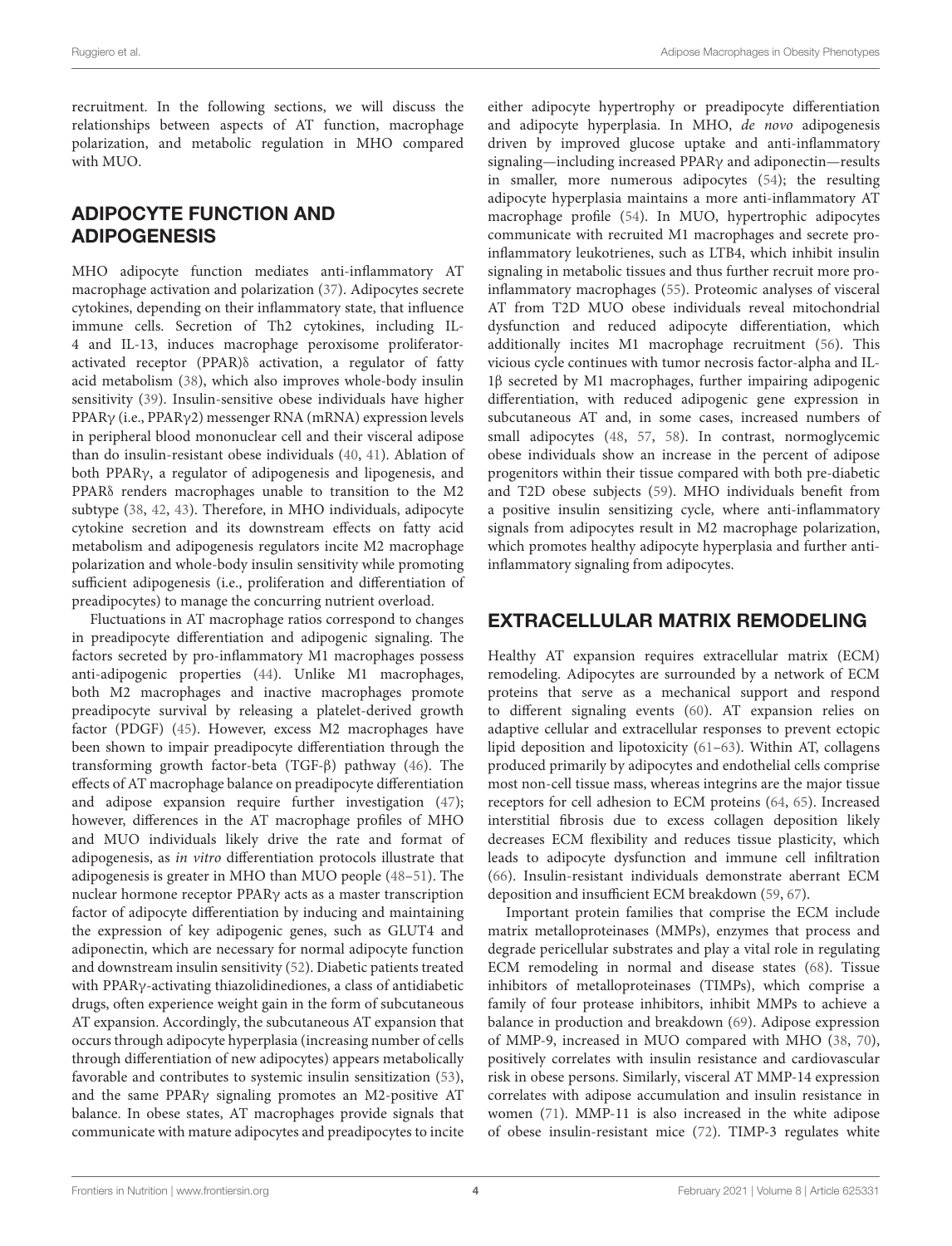adipose inflammation and insulin sensitivity, and its deletion in mice increases M1 macrophage accumulation in white AT [\(73\)](#page-10-19), whereas its overexpression in macrophages resulted in improved glucose tolerance and insulin sensitivity and decreased inflammation in high-fat diet-fed mice [\(74\)](#page-10-20).

Individuals with worsening glycemic control exhibit excess AT deposition of collagens I, III, IV, and VI [\(59\)](#page-10-6). Collagen VI gene expression coincides with more visceral adipose mass and pro-inflammatory macrophage accumulation [\(75,](#page-10-21) [76\)](#page-10-22). Excess collagen VI deposition imparts stress by inhibiting adipocyte expansion [\(60\)](#page-10-7). AT fibrosis creates rigidity, restrains adipocyte expansion, and, ultimately, triggers adipocyte inflammation in response to the increased mechanical stress. Collagen IV, which accounts for up to 50% of the basement membrane, also increases with TGFβ-1 and TGFβ-3 gene expression in human subcutaneous adipose, resulting in pro-inflammatory and pro-fibrotic phenotypes [\(77\)](#page-10-23). Increases in collagens, including Col24α1, are associated with insulin resistance in AT and skeletal muscle [\(78,](#page-10-24) [79\)](#page-10-25). Also, gene expression of CD44, which regulates cell–cell and cell–matrix interactions, is 3-fold higher in subcutaneous AT of MUO individuals, and CD44 density on macrophages is associated with the M1 phenotype [\(80\)](#page-10-26). These data indicate that a vicious cycle of aberrant ECM turnover and increased inflammatory signaling, including M1 macrophage recruitment, results in insulin resistance in obese AT.

MHO individuals possess improved ECM turnover rates, as their more flexible ECM constitution allows for increased lipid storage. As previously mentioned, the expandability of MHO individuals' subcutaneous AT is thought to contribute to their decreased visceral AT accumulation and healthier metabolic profile [\(60\)](#page-10-7), resulting in less cell death and decreased M1 macrophage recruitment [\(23\)](#page-9-8). Decreased amounts of MMPs and TIMPs, including TIMP-1, allow MHO adipocytes to differentiate more readily [\(81\)](#page-10-27), as insulin-sensitive obese patients demonstrate less fibrosis than diabetic obese patients before and after bariatric surgery [\(82\)](#page-10-28). Improving ECM turnover in MUO individuals could permit increased subcutaneous fat mass and ameliorate metabolic dysfunction and shifts in macrophage balance [\(83\)](#page-10-29). M2 secretion of TGF-β provides essential structural support and necessary remodeling. However, in pathological instances, this secretion results in aberrant fibrosis development. Secretion of TGF-β by M2 macrophages is intended to promote antiinflammatory tissue remodeling, though if aberrant, results in increased collagen deposition, downstream fibrosis, and insulin resistance [\(84\)](#page-10-30). MHO individuals' M2/M1 AT macrophage ratio, corresponding TGF-β secretion, and adequate ECM turnover allow for decreased adipocyte mechanical stress.

Genes and gene product regulation in different obesity subtypes also determine ECM turnover by controlling macrophage polarization. For example, microRNAs (miRNAs) alter gene expression and modulate downstream glucose metabolism and insulin sensitivity in obesity [\(85\)](#page-10-31), and exosomes from AT-derived stem cells control M2 macrophage polarization [\(86\)](#page-10-32). Specifically, exosomal miRNA-34a secreted by adipocytes suppresses M2 macrophage polarization and promotes obesityinduced adipose inflammation and metabolic dysfunction [\(87\)](#page-10-33), whereas increased expression of miRNA-145 in visceral adipose reduces macrophage expression of pro-inflammatory cytokines through adenosine diphosphate ribosylation factor 6 [\(88\)](#page-10-34). MiRNA-145 also promotes preadipocyte differentiation and angiogenesis, leading to healthier AT [\(89\)](#page-10-35). Adipocyte-derived exosomes contain many miRNAs still being characterized, such as miRNA-23b, miRNA-148b, and miRNA-4429, which are expected to alter TGF-β signaling and potentially mitigate downstream fibrosis [\(90\)](#page-10-36). For example, upregulation of miRNA-23b mitigated kidney fibrosis in leptin-deficient mice [\(91\)](#page-10-37), suggesting that exosomal miRNAs secreted from MHO adipose likely promote both anti-inflammatory macrophage polarization and preadipocyte differentiation while mitigating fibrosis.

Current data indicate that MHO adipose corresponds with sufficient ECM deposition and breakdown coupled with balanced AT macrophage populations and anti-fibrotic/proadipogenic miRNA secretion. Of note, miRNA promotion of preadipocyte differentiation co-occurring with new blood vessel formation [\(89\)](#page-10-35) highlights that adipose expansion necessitates vascularization.

# ANGIOGENESIS

Adipose vascularity dictates tissue metabolism and insulin sensitivity. In obese states, AT expansion requires neovascularization that allows for sufficient oxygenation, nutrient delivery, and adipocyte differentiation. Adipose microvasculature plays a primary role in glucose homeostasis, as impaired tissue perfusion results in decreased glucose uptake and is a hallmark of T2D [\(92\)](#page-11-0). Adipocyte hypertrophy that can occur within just three days of high-fat diet consumption incites signals to increase angiogenesis and alleviate hypoxia [\(93\)](#page-11-1). Successful neovascularization and its concomitant ECM remodeling reduce hypoxia to maintain AT health [\(94\)](#page-11-2).

MHO individuals typically accumulate subcutaneous white AT, which possesses improved angiogenic capabilities as compared with visceral adipose [\(95\)](#page-11-3). MHO individuals maintain peripheral capillary density similar to metabolically healthy lean individuals, which allows for enhanced nutrient flow, and demonstrate improved fitness compared with MUO [\(96–](#page-11-4)[98\)](#page-11-5). Vascular endothelial growth factor (VEGF) contributes to new blood vessel formation, as it induces the growth of both preexisting and new vessels [\(65\)](#page-10-11). Adequate AT VEGF signaling in high-fat diet-fed mice protected the animals against insulin resistance by reducing hypoxia and, in turn, increasing their M2/M1 tissue macrophage profile [\(99](#page-11-6)[–101\)](#page-11-7). Increases in capillary density coincided with improvements in metabolic function in obese rats with metabolic syndrome [\(98\)](#page-11-5). Improved fitness achieved through aerobic training of high-fat diet-fed rats increased AT capillary density and increased the number of M2 tissue macrophages [\(102\)](#page-11-8).

Improved vascularity in MHO AT also is likely to increase numbers of adipose progenitor cells, as such cells reside within adipose vasculature [\(103\)](#page-11-9). Increased numbers of adipose progenitors allow for hyperplastic expansion, which perpetuates an anti-inflammatory immune profile, including an increased M2/M1 macrophage ratio, as demonstrated by increased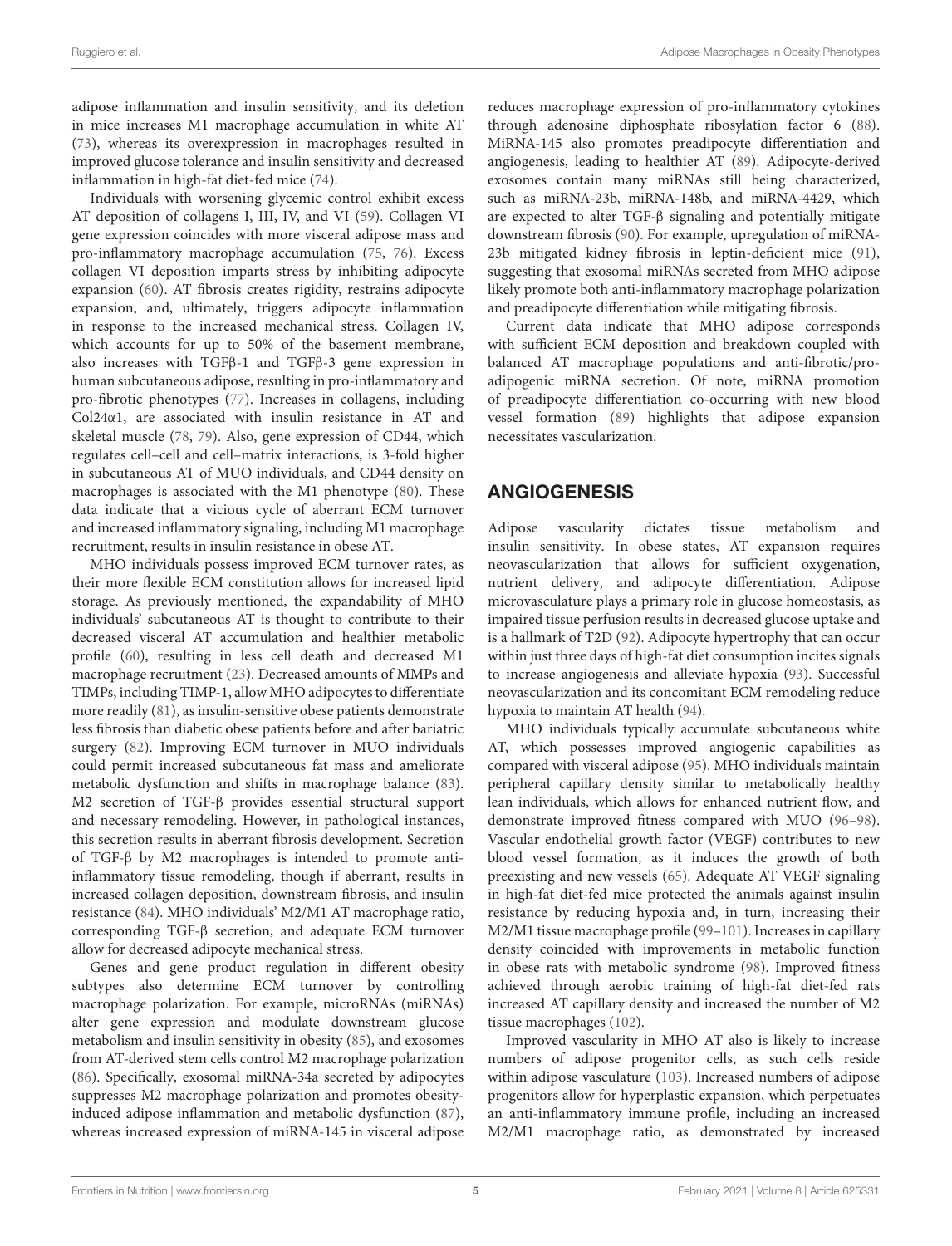adipocyte hyperplasia in the subcutaneous AT of obese women [\(104\)](#page-11-10). These data suggest that hyperplastic subcutaneous depot expansion that co-occurs with increased AT vascularity facilitates an anti-inflammatory AT milieu in the MHO.

Prolonged hyperglycemia makes the cells within AT vessels susceptible to injury and promotes microvascular dysfunction. A vicious cycle occurs in MUO patients, where impaired glycemic control worsens vascular reactivity, which then exacerbates AT hypoxia, inflammation, and tissue insulin resistance. MUO patients have a 44% decrease in capillary density and 58% lower VEGF signaling in the subcutaneous adipose, highlighting the occurrence of vascular rarefaction with hyperglycemia [\(105\)](#page-11-11). Likewise, VEGF expression in both subcutaneous and visceral adipose decreases in a stepwise fashion with worsening insulin resistance [\(106\)](#page-11-12). ECM dysregulation contributes to insufficient vascularization, as obese patients with T2D demonstrate increased basement membrane thickness [\(59\)](#page-10-6) and higher collagen VI synthesis, which correlated inversely with AT oxygenation in MUO patients [\(105\)](#page-11-11). The two-hit process of impaired ECM remodeling and poor vascularization stimulates a pro-inflammatory immune cell response in MUO adipose, exemplified by CD68 mRNA and macrophage inflammatory protein 1α expression inversely correlating with AT oxygenation in MUO subjects [\(105\)](#page-11-11). Accordingly, contrary to MHO adipose, decreased angiogenic capacity and increased vessel injury in MUO adipose result in increased pro-inflammatory M1 macrophage recruitment and pro-inflammatory signaling.

As angiogenic capacity influences adipose macrophage subtypes, existing macrophages in adipose impact angiogenesis. Macrophage deletion results in a reduction of vascular density in AT [\(107\)](#page-11-13). Macrophages are a significant source of AT PDGF, which assists with blood vessel growth and repair of damaged vessels; their deletion also leads to a significant reduction in PDGF mRNA [\(108\)](#page-11-14). M2 macrophages promote angiogenic signaling, as evidenced by increased endothelial cells and tubular structures in subcutaneous adipose post-M2 macrophage injection [\(109\)](#page-11-15). M2 macrophage polarization, but not the M1 phenotype, caused a substantial downregulation of TIMP-1 expression, resulting in the production of the angiogenic activated zymogen, proMMP-9 [\(110\)](#page-11-16). These data suggest that the anti-inflammatory MHO adipose macrophage profile stimulates angiogenesis, which not only ensures sufficient AT nutrient supply but also contributes to MHO individuals' improved fitness and systemic health.

# NUTRITION AND ADIPOSE MACROPHAGE PROGRAMMING

Nutrient overload caused by excess food consumption is the most common initial trigger for obesity, and diet represents the paramount environmental health factor that is both modifiable and variable across populations. High caloric intake per se can effect macrophage polarization [\(27\)](#page-9-12); however, dietary factors can influence either augmentation of M1 subtype abundance or support M2 programming. Macrophages have evolved to be effective responders to pathogen-associated molecular patterns (PAMPs) and damage-associated molecular patterns (DAMPs), which share common effector pathways. These patterns have been best explored with "microbial" inputs where these pathogen signals (endotoxin, lipoproteins, membrane proteins, peptidoglycans, DNA fragments, and lipoteichoic acid are examples) bind to receptors and initiate both phagocytosis/destruction and activation of inflammatory outcomes crucial to effective innate immunity [\(111\)](#page-11-17). Toll-like receptors (TLRs), scavenger receptors, and mannose receptors are pattern recognition receptors present in all macrophages, and binding and activation of the inflammasome and subsequent release of cytokines and interferons lead to polarization toward the M1 type of local resident macrophages, recruitment of circulating monocytes for activation, and proliferation of macrophages in situ [\(112\)](#page-11-18).

Diet has profound effects on the magnitude of DAMPs and PAMPs to which adipose macrophages are exposed. One of the important observations made in people was coined "metabolic endotoxemia," whereby caloric excess was related to increased biomarkers of microbial translocation, such as lipopolysaccharide-binding protein 1 (LBP1) [\(113\)](#page-11-19). LBP1 is released from the liver into the circulation in response to PAMPs and functions as a co-receptor for TLRs present on the macrophage cell membrane, thus initiating inflammatory responses in peripheral tissues, such as adipose [\(114,](#page-11-20) [115\)](#page-11-21). In addition to just caloric excess, specific dietary components are known to induce LBP1 and PAMP signaling through modulation of the microbial interactions at the intestinal mucosal barrier. Fructose is the best described dietary factor proven to increase intestinal barrier dysfunction in rodents, humans, and non-human primates [\(116](#page-11-22)[–120\)](#page-11-23). Fructose is additionally associated with excess caloric consumption, obesity, and metabolic diseases, such as diabetes and metabolic-associated fatty liver, and these disease states further augment macrophage accumulation and the inflammatory cycle of insulin resistance in AT [\(27\)](#page-9-12). Lipoproteins are additionally recognized as PAMPs, and low-density lipoproteins reliably increase in concentration in response to caloric excess and fructose exposure, as the liver packages and processes TGs for export [\(121\)](#page-11-24). This lipoproteindelivered TG is the substrate for AT to uptake and store peripherally, which, in unhealthy obesity, may not be an efficient process. Impaired insulin sensitivity and excess adipocyte hypertrophy lead to hypoxia, further inflammatory signaling and macrophage recruitment, and even adipocyte apoptosis or necrosis—the sequelae being more local DAMPs to drive local macrophages to respond, recruit, and additionally augment the M1 response.

The endotoxemia resulting from caloric excess or dietary fructose has been described as sterile; however, more recently, antibiotic and probiotic therapy deployed to modify the pathogen response has shown effectiveness in improving inflammatory and metabolic outcomes [\(117\)](#page-11-25). More evidence to suggest that local adipose PAMP responses are to actual pathogens includes the recent demonstration of an adipose microbiome in obese people [\(122–](#page-11-26)[124\)](#page-11-27). These bacteria are confirmed to include whole live organisms and be present in the circulation and visceral and subcutaneous AT depots [\(124\)](#page-11-27). From the data suggesting that dietary calories and ingredients increase microbial translocation and shape the microbiome, it is likely that the number and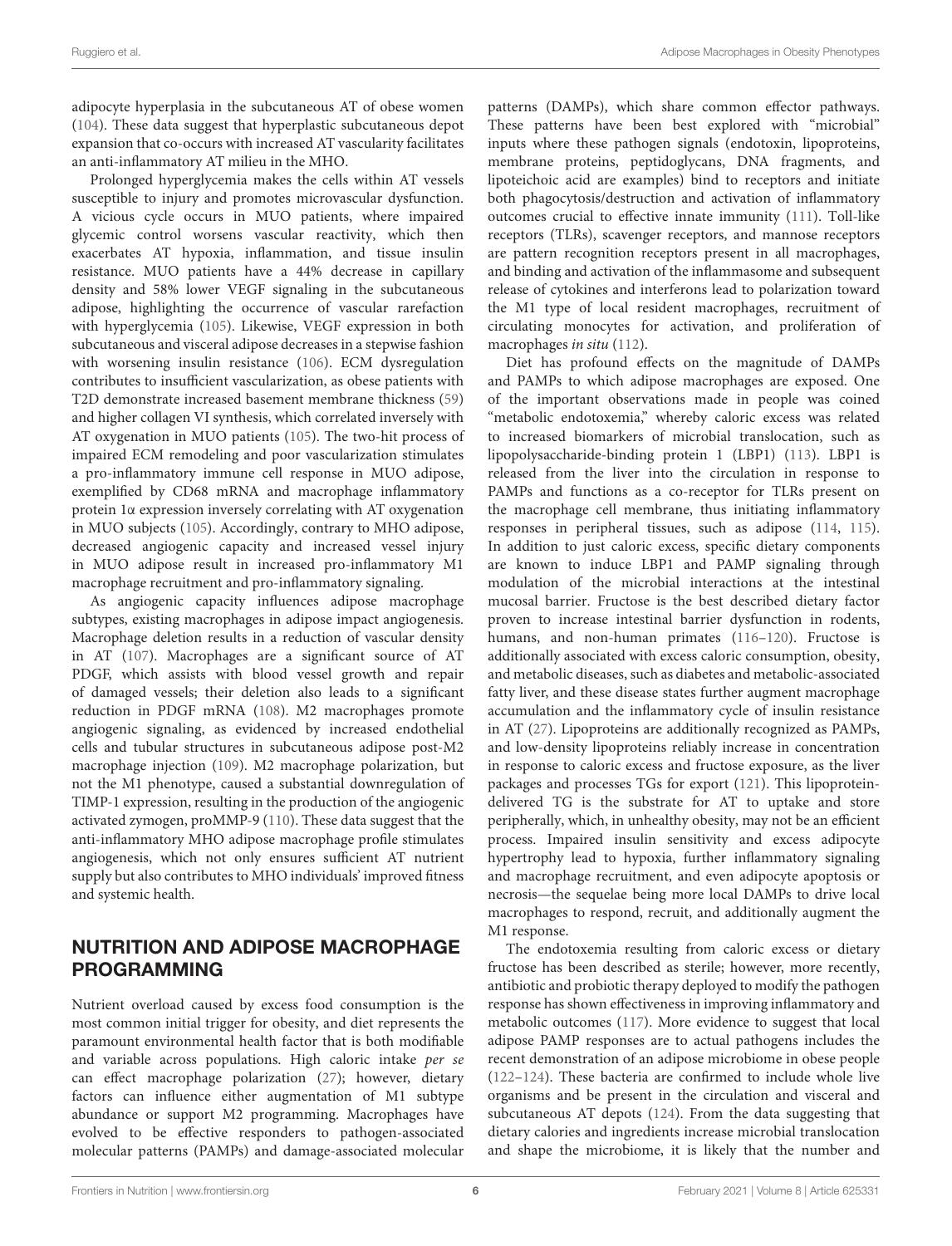type of microbes filtered out into adipose also are diet driven [\(125\)](#page-11-28) and will influence the abundance and polarization of adipose macrophages.

Saturated fat is another dietary component with the ability to function as a PAMP/DAMP. Structurally, a longer chain of single carbon–carbon bonds may mimic the saturated fatty acids in phospholipids of most microbial membranes and the long fatty acid chains incorporated in the structure of endotoxins, which in intact gram-negative microbes reside in the outer membrane [\(126\)](#page-11-29). Saturated fat intake has been related to endotoxemia, but studies that include calorie control are not available, and caloric excess alone is sufficient to elevate LBP1 and induce peripheral inflammation [\(127](#page-11-30)[–129\)](#page-12-0). Similarly, trans-fatty acids structurally resemble saturated fatty acids and are presumed to act as pro-inflammatory danger signals and a potent dietary ingredients famous for induction of metabolically unhealthy obesity [\(130,](#page-12-1) [131\)](#page-12-2). A diet rich in unhealthy attributes, such as excess caloric amounts, high fructose or added sugars, cholesterol [\(132\)](#page-12-3), saturated and/or trans-fatty acids, all drive macrophage activation through highly conserved pathways evolved to detect pathogens and resolve tissue damage [\(133\)](#page-12-4). The result perpetuates an inflammatory state and M1 phenotypic predominance in AT in response to signals that indicate the need for active phagocytic and antigen presentation functions. Depot differences are not well-described; however, some evidence for dietary factors inducing intra-abdominal fat shifts do exist. Examples include trans-fat consumption being linked to visceral fat accumulation, and in an obese patient cohort, the abundance of ectopic bacteria in omental fat tissue was slightly higher than that in subcutaneous fat, both of which are consistent with the body of knowledge that indicates intra-abdominal AT is more contributory to unhealthy obesity than is subcutaneous fat expansion [\(122,](#page-11-26) [124\)](#page-11-27).

Few dietary factors directly influence macrophages positively to effect an M2 inflammation-resolving state. Polyunsaturated fatty acids (PUFAs) do have a direct role on macrophage function [\(134\)](#page-12-5), whereas most dietary components have indirect contributions to adipose health and consequential reductions in DAMP/PAMP sensing by local macrophage populations [\(135\)](#page-12-6). These indirect effects will not be discussed, but examples include dietary fiber, which shifts the microbiome and improves mucosal barrier function, thus decreasing LBP1 and endotoxemia [\(136–](#page-12-7)[138\)](#page-12-8), dietary components, such as isoflavones, which are rich in fermented foods, and polyphenols, which are rich in fruits and vegetables. Isoflavones can have a lipid-lowering effect [\(139\)](#page-12-9), thus decreasing lipoprotein sensing by scavenger receptors, and can have estrogen receptor (ER) activity, which indirectly can reduce inflammation and promote vascular reactivity. Macrophages express ER (predominantly α-isoforms and G-protein coupled ER1), and dietary isoflavones can bind and decrease Nuclear factor-kappa B (NF-κB) activation and cholesterol oxidation in the context of lipid and cholesterol exposure [\(140\)](#page-12-10), thus facilitating or maintaining M2 polarization in culture and vascular tissue, an effect likely to be also seen in adipose macrophages [\(141\)](#page-12-11). Polyphenols can be effective free radical scavengers, thus reducing local inflammation and tissue damage signaling [\(142,](#page-12-12) [143\)](#page-12-13).

Omega-3 polyunsaturated fatty acids (n-3 PUFA) cannot be synthesized de novo by humans due to the lack of delta-12 and delta-15 desaturase enzymes and must, therefore, be acquired from the diet [\(144\)](#page-12-14). The major n-3 fatty acid in the diet, α-linolenic acid (18:3n-3), can be converted to other more anti-inflammatory lipids, such as eicosapentaenoic acid (20:5n-3), docosahexaenoic acid (22:6n-3), and the less recognized docosapentaenoic acid (22:5n-3), which can be directly sourced through consumption of fish and derived fish oils. The utilization of dietary n-3 fatty acids in the synthesis of complex PUFAs, such as docosahexaenoic acid, eicosapentaenoic acid, and anti-inflammatory prostaglandins is well-noted and thought to contribute to the reduction of pathologies associated with chronic disease, including metabolic syndrome. The challenge is that the conversion of α-linolenic acid into these anti-inflammatory lipids is very limited in people; thus, increasing dietary intake, coupled with counseling to reduce the negative dietary features described earlier, is a popular strategy to improve metabolic health in obesity. N-3 PUFAs directly interact with G-protein coupled receptor (GPR) 120 to generate an intracellular signaling complex that inhibits multiple inflammatory pathways, such as NF-κB and activated c-Jun Nterminal kinase, which are downstream of TLR and cytokine receptors [\(145\)](#page-12-15). This effect is not limited to macrophage signaling and shifting the profile toward a resolving M2 phenotype; these healthy long-chain fatty acids also signal through GPR120 on adipocytes to reduce inflammation and improve insulin sensitivity, leading to less DAMP signaling from hypoxic, stressed adipocytes and decreased paracrine inflammatory effects on tissue-resident macrophages. In summary, healthy dietary features, such as fiber, n-3 PUFAs, and bioactive flavonoids can directly and indirectly drive the macrophage profile toward an M2 anti-inflammatory profile and a healthier state, even if the subject is obese [\(27\)](#page-9-12). Diet can influence the balance of M1 and M2 macrophages in adipose both directly, by modifying the burden of DAMP/PAMP signaling and indirectly by influencing insulin sensitivity and tissue function of adipocytes and vascular cells in adipose. Therapeutic strategies that capitalize on dietary mechanisms are in development, including synthetic GPR120 ligands, probiotics, and synbiotics to improve intestinal barrier function, as methods to improve health in obese persons [\(70,](#page-10-16) [138\)](#page-12-8).

# IMPACTS OF NON-ALCOHOLIC FATTY LIVER DISEASE ON ADIPOSE MACROPHAGE TYPES

MHO individuals' liver composition and inflammatory signaling moderate the anti-inflammatory profile of their peripheral tissues. Obesity-related nutrient overload incites spillover of free fatty acids from AT that are taken up by the liver through the portal vein. Accordingly, increased visceral adipose accumulation corresponds with liver triglyceride accumulation. The severity of non-alcoholic fatty liver disease and nonalcoholic steatohepatitis has been shown to correspond with an expression of inflammatory genes in AT [\(146\)](#page-12-16). Increased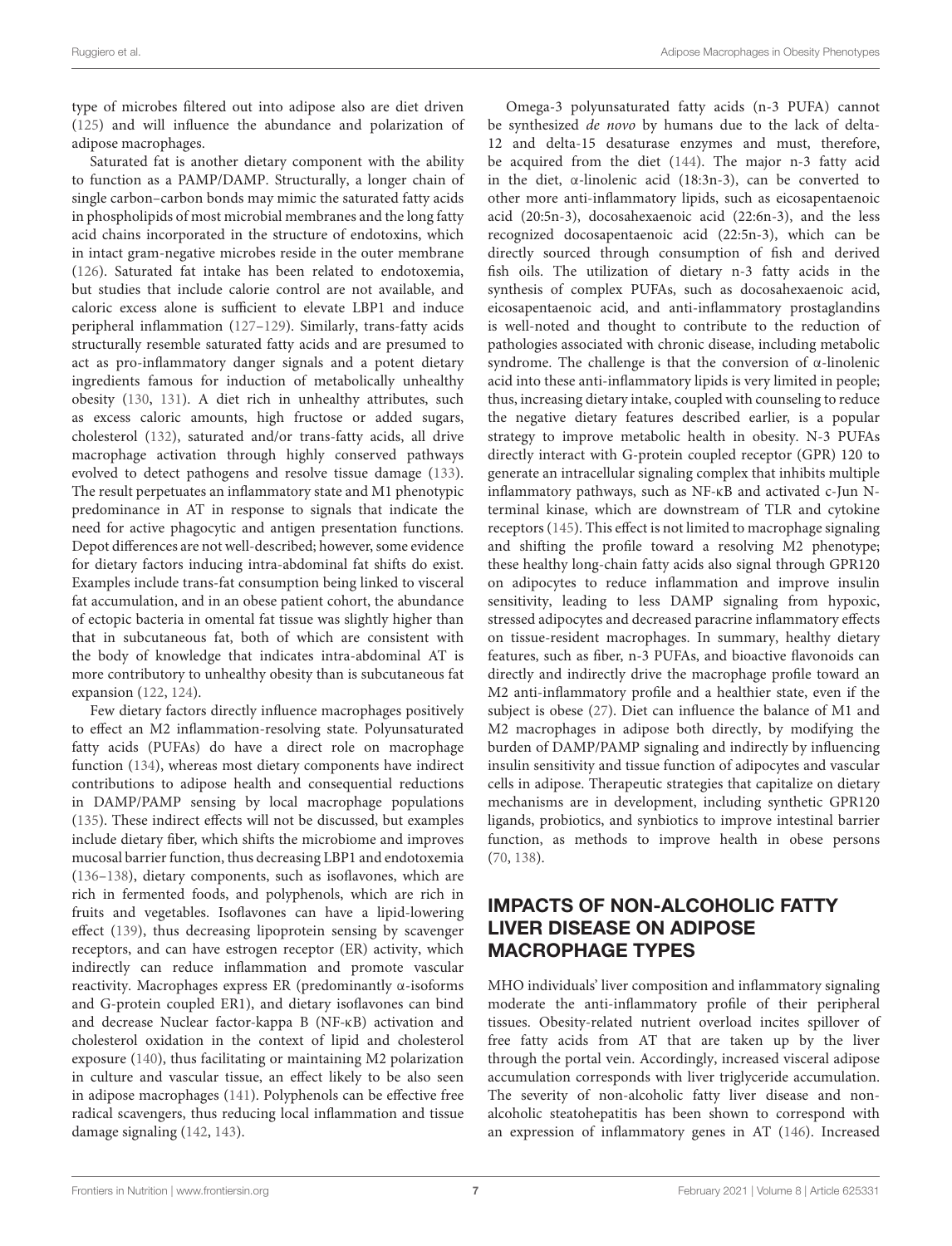pro- and anti-inflammatory macrophage infiltration in visceral adipose was observed in obese patients with non-alcoholic steatohepatitis [\(146\)](#page-12-16). MHO individuals demonstrate less liver triglyceride accumulation and liver fibrosis and overall improved liver function compared with MUO individuals [\(147,](#page-12-17) [148\)](#page-12-18). Decreased liver fibrosis corresponded with fewer omental AT macrophages in obese humans, as macrophage accumulation decreased with decreasing fibro-inflammation indexes [\(149\)](#page-12-19). Adiponectin, an adipokine that promotes AT lipid storage, lipid oxidation, and downstream anti-inflammatory signaling, is increased in MHO compared with MUO, providing another physiologic mechanism for MHO individuals' decreased liver triglyceride accumulation [\(150](#page-12-20)[–152\)](#page-12-21). Adiponectin has also been shown to correlate with insulin resistance in obese female people [\(153\)](#page-12-22). Decreased liver triglyceride accumulation and fibrosis, along with increased effectiveness of anti-inflammatory signaling from the liver, correspond with reduced macrophage accumulation in MHO and allow for improved adipose storage and sustained AT glucose uptake.

# PARACRINE ADIPOSE EFFECTS ON THE CARDIOVASCULAR SYSTEM

In addition to their decreased risk of all-cause mortality, MHO individuals experience a decreased risk of heart failure even compared with metabolically unhealthy lean individuals [\(154\)](#page-12-23). The interactions between MHO individuals' AT and their cardiovascular system explain the observed cardiometabolic outcomes.

The AT perivascular and epicardial fat depots are in direct proximity to cardiovascular tissue and interact positively in a paracrine fashion with the myocardium and vasculature in MHO persons. Perivascular AT, located around the large arteries, produces nitric oxide and secretes adipocyte-derived relaxing factors and other adipokines that relax vascular smooth muscle cells and are able to go into microcirculation [\(155\)](#page-12-24). As perivascular adipose maintains vascular bed homeostasis, it controls the effects of insulin on microcirculatory systems in metabolic tissues. For instance, perivascular adipose successfully facilitates insulin-mediated vasoreactivity and glucose uptake in skeletal muscle [\(156\)](#page-12-25). Interestingly, loss of perivascular AT in lipoatrophic mice (A-ZIP/F1) enhances the contractile responses of blood vessels, which results in hypertension [\(157\)](#page-12-26). In instances of pathological perivascular dysfunction, the perivascular AT release of adipocyte-derived relaxing factors diminishes, whereas its release of pro-inflammatory cytokines, including IL-6, tumor necrosis factor-alpha, and MCP-1, increases, and a negative cycle of perfusion and AT dysfunction perpetuates as described earlier. This directly impacts endothelial and vascular smooth muscle cells and incites vascular inflammation [\(155\)](#page-12-24). Pro-inflammatory perivascular AT signaling is initiated by decreased nitric oxide production, increased reactive oxygen species, and pro-inflammatory cytokines released by the dysfunctional endothelium, vascular smooth muscle cells, or vascular macrophages [\(155\)](#page-12-24). In MUO individuals, dysfunctional perivascular AT alterations stem from adipocyte hypertrophy, hypoxia, oxidative stress, and pro-inflammatory macrophage infiltration [\(158,](#page-12-27) [159\)](#page-12-28). These data suggest that MHO perivascular AT successfully facilitates glucose uptake while promoting antiinflammatory macrophage accumulation.

Like perivascular AT, interactions between healthy epicardial AT and the myocardium mitigate pro-inflammatory signaling in MHO individuals. Epicardial AT, located between the myocardium and visceral pericardium, acts as an energy source for the myocardium, as epicardial adipose has a higher capacity for uptake and release of free fatty acids and a lower rate of glucose utilization than other visceral depots [\(160\)](#page-12-29). Given its ability to take up free fatty acids, epicardial adipose is thought to act as a buffer for the myocardium against lipotoxicity [\(160,](#page-12-29) [161\)](#page-12-30). However, in pathological settings, the epicardial adipose may provide excess free fatty acids associated with myocardial steatosis and systemic insulin resistance [\(162\)](#page-12-31). Insulin resistance and T2D are associated with increased MCP-1 expression in epicardial adipose, and peri-coronary adipose displays increased M1 macrophage infiltration compared with other regions distal to the coronaries [\(163,](#page-12-32) [164\)](#page-12-33). The importance of whole-body health highlights that peri-coronary epicardial adipose inflammation may influence vascular function negatively as well as positively [\(163\)](#page-12-32). In unhealthy obese states, hypoxic perivascular adipose transports macrophages that may carry oxidized cholesterol from systemic circulation to epicardial adipose through the neovascularized vasa vasorum [\(165,](#page-12-34) [166\)](#page-13-0). Local epicardial AT inflammation also stems from dysregulated miRNA expression. Patients with coronary artery disease demonstrate increased miR-103-3b upregulation, which is a potential modulator of the pro-inflammatory cytokine CCL13 [\(167\)](#page-13-1). Insulin resistance and T2D are characterized by changes in miRNAs, including miR-29a and miR-143, which regulate AT browning and inflammation [\(168\)](#page-13-2). Importantly, miR-29a has been associated with myocardial fibrosis, whereas miR-143 is a biomarker of vascular smooth muscle cell activation that is linked to atherosclerosis and hypertension [\(169,](#page-13-3) [170\)](#page-13-4). Adipose acts as a local renin–angiotensin system by producing angiotensinogen, a precursor to angiotensin II [\(171\)](#page-13-5). The hypertension medication telmisartan—an angiotensin II type 1 receptor blocker and PPARγ agonist—improved insulin resistance while decreasing M1 and increasing M2 macrophage gene expressions in visceral adipose from high-fat diet-fed mice [\(171\)](#page-13-5). These data suggest that a hypertensive MUO person who has more M1 macrophages recruited into their adipose, when treated with telmisartan, may experience a shift in their adipose macrophage profile and a reduction in local inflammation. While epicardial AT function protects MHO individuals from lipotoxicity and maintains the anti-inflammatory immune cell profile, more work is needed to understand the crosstalk between epicardial adipose miRNAs, the cardiovascular system, and their relationship to health and disease.

## **DISCUSSION**

In this review, we discuss how macrophage phenotypes drive adipose health in MHO and MUO persons, as these immune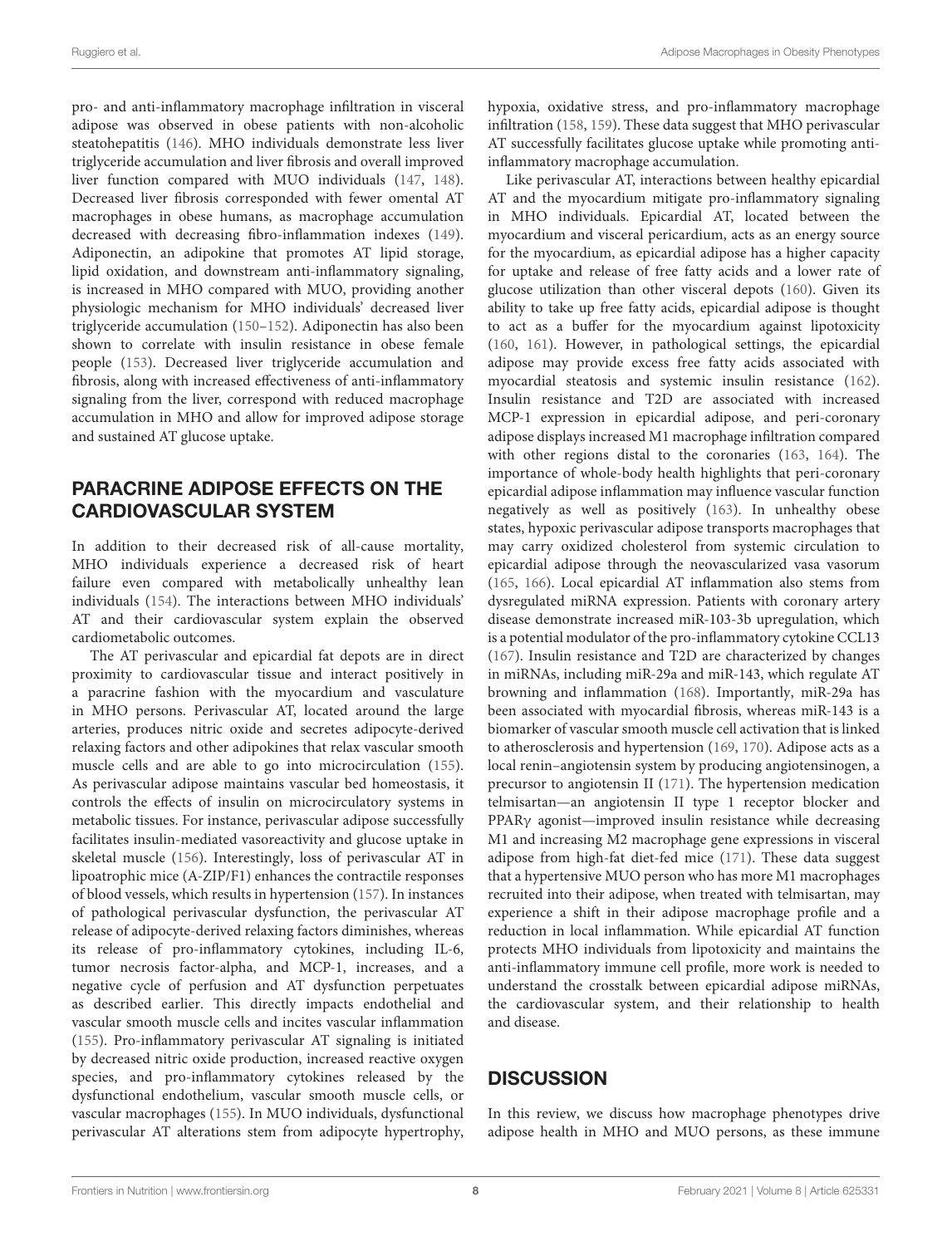cells affect the local AT niche and are heavily influenced by diet and systemic health characteristics (**[Figure 1](#page-2-0)**). Improved white adipose function in conjunction with the consumption of n-3 PUFAs, polyphenols, and fiber results in anti-inflammatory M2 macrophage programming in MHO. Functional white adipose adipogenesis, increased tissue vascularization, ECM turnover, and downstream anti-inflammatory signaling in combination with consumption of the dietary components mentioned earlier propagate M2 maintenance and proliferation while abating harmful pro-inflammatory M1 macrophage recruitment. Gut mucosal barrier integrity, functional liver-adipose, and cardiovascular system-adipose cross talk parallel the effects of diet by decreasing MHO AT pro-inflammatory signaling and maintaining insulin sensitivity. Alternatively, increased dietary consumption of saturated fat, cholesterols, trans fat, and fructose incites pro-inflammatory adipose macrophage recruitment in MUO adipose, which inhibits adipogenesis. Consumption of these dietary components, in conjunction with dysfunctional adipogenesis, results in augmented adipocyte hypertrophy. This, combined with decreased angiogenic signals, disrupted ECM turnover, and downstream pro-inflammatory cytokine secretion, stimulates further pro-inflammatory M1 macrophage recruitment. Impaired gut mucosal barrier integrity in the MUO drives multi-organ inflammation. This results in dysfunctional adipose-liver and adipose-cardiovascular system cross talk, which concurrently promote pro-inflammatory M1 macrophage recruitment in MUO adipose. Once M1 macrophages enter the tissue, they secrete additional pro-inflammatory cytokines that recruit more M1 macrophages. This vicious cycle of inflammation and perpetuation of unhealthy AT, further expansion, and greater multisystemic dysfunction characterizes MUO individuals.

Clearing M1 macrophages from unhealthy adipose may reestablish metabolic health. Obesity incites senescent cell accumulation in AT and M1 macrophage recruitment, and pharmacological senescent cell clearing agents have effectively

## **REFERENCES**

- <span id="page-8-0"></span>1. World Health Organization. Obesity and Overweight. (2003). Available online at: [https://www.who.int/news-room/fact-sheets/detail/obesity-and](https://www.who.int/news-room/fact-sheets/detail/obesity-and-overweight)[overweight](https://www.who.int/news-room/fact-sheets/detail/obesity-and-overweight)
- <span id="page-8-1"></span>2. Engin A. The definition and prevalence of obesity and metabolic syndrome. Adv Exp Med Biol. (2017) 960:1–17. doi: [10.1007/978-3-319-48382-5\\_1](https://doi.org/10.1007/978-3-319-48382-5_1)
- 3. Renehan AG, Tyson M, Egger M, Heller RF, Zwahlen M. Bodymass index and incidence of cancer: a systematic review and metaanalysis of prospective observational studies. Lancet. (2008) 371:569–78. doi: [10.1016/S0140-6736\(08\)60269-X](https://doi.org/10.1016/S0140-6736(08)60269-X)
- <span id="page-8-2"></span>4. Saklayen MG. The global epidemic of the metabolic syndrome. Curr Hypertension Rep. (2018) 20:12. doi: [10.1007/s11906-018-0812-z](https://doi.org/10.1007/s11906-018-0812-z)
- <span id="page-8-3"></span>5. Mann T, Tomiyama AJ, Westling E, Lew AM, Samuels B, Chatman J. Medicare's search for effective obesity treatments: diets are not the answer. Am Psychol. (2007) 62:220. doi: [10.1037/0003-066X.62.3.220](https://doi.org/10.1037/0003-066X.62.3.220)
- <span id="page-8-4"></span>6. Primeau V, Coderre L, Karelis A, Brochu M, Lavoie M, Messier V, et al. Characterizing the profile of obese patients who are metabolically healthy. Int J Obes. [\(2011\) 35:971–81. doi: 10.1038/ijo.201](https://doi.org/10.1038/ijo.2010.216) 0.216
- <span id="page-8-5"></span>7. Blüher M. Metabolically healthy obesity. Endocr Rev. (2020) 41:bnaa004. doi: [10.1210/endrev/bnaa004](https://doi.org/10.1210/endrev/bnaa004)

reduced macrophage accumulation and pro-inflammatory signaling while restoring metabolic function in obese mice and people [\(172–](#page-13-6)[174\)](#page-13-7). Calcium/calmodulin-dependent protein kinases (CaMKs) play roles in myocardial ischemia/reperfusion injury, regulating food intake and energy expenditure. Activation of CaMK II δ in cardiomyocytes prompted pro-inflammatory macrophage recruitment and associated NF-κB signaling that results in fibrosis and myocardial dysfunction [\(175\)](#page-13-8). Loss of CaMK kinase II (CaMKK2) reduced AT M1 macrophagederived NF-κB signaling caused by a high-fat diet, highlighting an important function for CaMKK2 in controlling diet-induced adipose M1 macrophage inflammation [\(176\)](#page-13-9). For example, treatment with a CAMKK2 inhibitor, tilianin, decreased proinflammatory signaling in cardiomyocytes [\(177\)](#page-13-10). The use of CaMKK2 inhibitors in MUO may reduce AT inflammation, although more research is needed to determine how CaMK inhibition impacts AT immune cell populations over time.

As obesity rates continue to rise and weight-loss interventions prove largely unsuccessful, understanding how to mediate the vicious AT macrophage cycle in MUO individuals is imperative. Although long-term obesity ultimately increases the risks of multisystem adverse events, breaking the proinflammatory macrophage cycle will potentially shift MUO individuals to MHO and reduce current health burdens.

## AUTHOR CONTRIBUTIONS

All authors listed have made a substantial, direct and intellectual contribution to the work, and approved it for publication.

## FUNDING

The funding source for this work was the National Institutes of Health, National Heart, Lung, and Blood Institute. The grant number to be listed as R01HL142930.

- <span id="page-8-6"></span>8. Phillips CM. Metabolically healthy obesity: definitions, determinants and clinical implications. Rev Endocr Metab<br>Disord. (2013) 14:219-27. doi: 10.1007/s11154-013-9 Disord. [\(2013\) 14:219–27. doi: 10.1007/s11154-013-9](https://doi.org/10.1007/s11154-013-9252-x) 252-x
- <span id="page-8-7"></span>9. Durward C, Hartman TJ, Nickols-Richardson SM. All-cause mortality risk of metabolically healthy obese individuals in NHANES III. J Obes. (2012) 2012:460321. doi: [10.1155/2012/460321](https://doi.org/10.1155/2012/460321)
- <span id="page-8-8"></span>10. National Cholesterol Education Program (NCEP) Expert Panel on Detection, Evaluation, and Treatment of High Blood Cholesterol in Adults (Adult Treatment Panel III). Third report of the National Cholesterol Education Program (NCEP) expert panel on detection, evaluation, and treatment of high blood cholesterol in adults (Adult Treatment Panel III) final report. Circulation. (2002) 106:3143–421.
- <span id="page-8-9"></span>11. Lavie CJ, Laddu D, Arena R, Ortega FB, Alpert MA, Kushner RF. Healthy weight and obesity prevention: JACC health promotion series. J Am Coll Cardiol. (2018) 72:1506–31. doi: [10.1016/j.jacc.2018.08.1037](https://doi.org/10.1016/j.jacc.2018.08.1037)
- <span id="page-8-10"></span>12. Caleyachetty R, Thomas GN, Toulis KA, Mohammed N, Gokhale KM, Balachandran K, et al. Metabolically healthy obese and incident cardiovascular disease events among 3.5 million men and women. J Am Coll Cardiol. (2017) 70:1429–37. doi: [10.1016/j.jacc.2017.07.763](https://doi.org/10.1016/j.jacc.2017.07.763)
- <span id="page-8-11"></span>13. Zheng R, Zhou D, Zhu Y. The long-term prognosis of cardiovascular disease and all-cause mortality for metabolically healthy obesity: a systematic review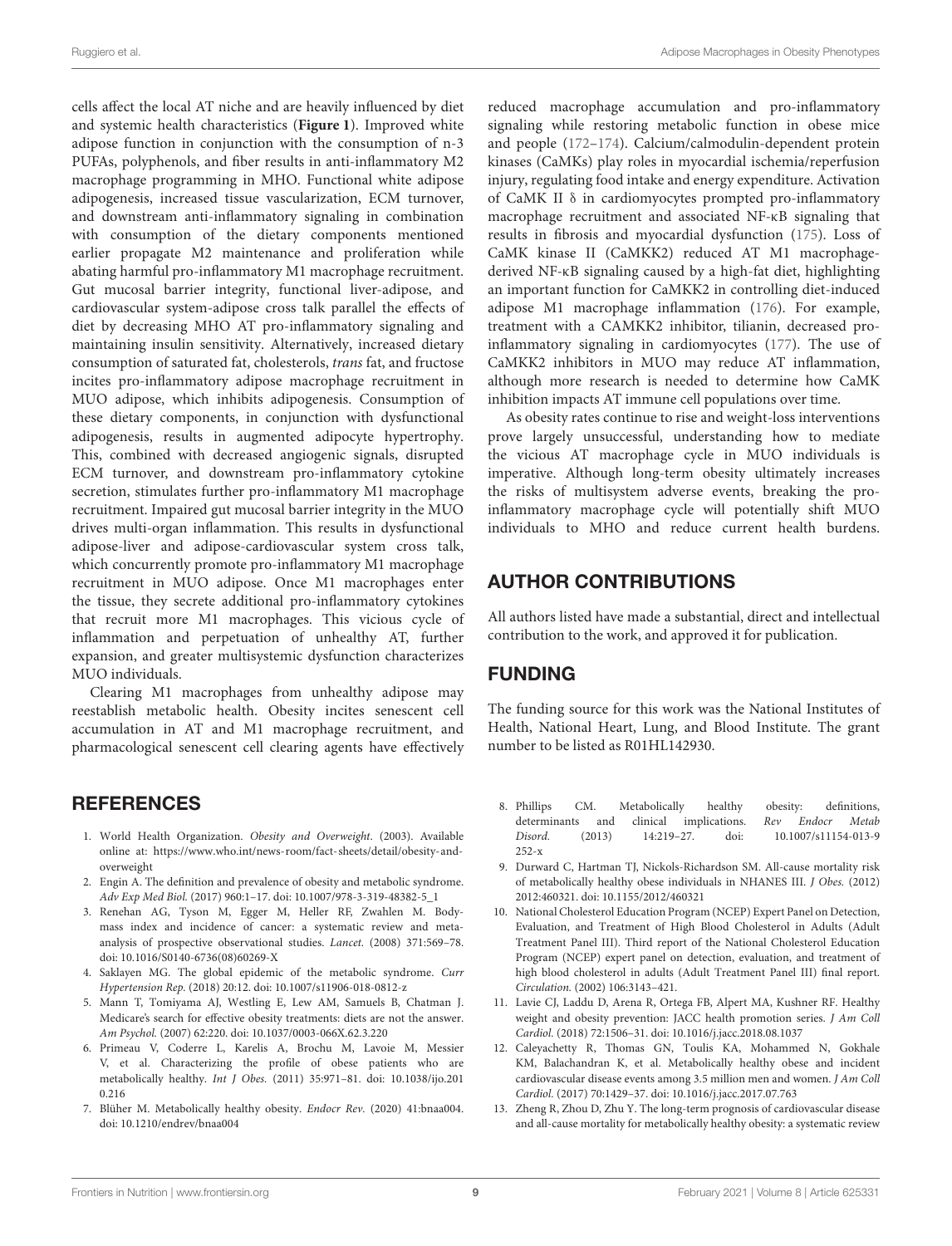and meta-analysis. J Epidemiol Community Health. (2016) 70:1024–31. doi: [10.1136/jech-2015-206948](https://doi.org/10.1136/jech-2015-206948)

- <span id="page-9-0"></span>14. Wronska A, Kmiec Z. Structural and biochemical characteristics of various white adipose tissue depots. Acta Physiol. (2012) 205:194–208. doi: [10.1111/j.1748-1716.2012.02409.x](https://doi.org/10.1111/j.1748-1716.2012.02409.x)
- <span id="page-9-1"></span>15. Elffers TW, de Mutsert R, Lamb HJ, de Roos A, Willems van Dijk K, Rosendaal FR, et al. Body fat distribution, in particular visceral fat, is associated with cardiometabolic risk factors in obese women. PLoS ONE. (2017) 12:e0185403. doi: [10.1371/journal.pone.0185403](https://doi.org/10.1371/journal.pone.0185403)
- <span id="page-9-2"></span>16. Park K, Rhee B, Lee K, Kim S, Lee H, Koh C-S, et al. Intra-abdominal fat is associated with decreased insulin sensitivity in healthy young men. Metabolism. (1991) 40:600–3. doi: [10.1016/0026-0495\(91\)90050-7](https://doi.org/10.1016/0026-0495(91)90050-7)
- <span id="page-9-3"></span>17. McLaughlin T, Lamendola C, Liu A, Abbasi F. Preferential fat deposition in subcutaneous vs. visceral depots is associated with insulin sensitivity. J Clin Endocrinol Metab. (2011) 96:E1756–60. doi: [10.1210/jc.2011-0615](https://doi.org/10.1210/jc.2011-0615)
- <span id="page-9-4"></span>18. Foster MT, Softic S, Caldwell J, Kohli R, Annette D, Seeley RJ. Subcutaneous adipose tissue transplantation in diet-induced obese mice attenuates metabolic dysregulation while removal exacerbates it. Physiol Rep. (2013) 1:e00015. doi: [10.1002/phy2.15](https://doi.org/10.1002/phy2.15)
- <span id="page-9-5"></span>19. Kahn CR, Wang G, Lee KY. Altered adipose tissue and adipocyte function in the pathogenesis of metabolic syndrome. J Clin Invest. (2019) 129:3990–4000. doi: [10.1172/JCI129187](https://doi.org/10.1172/JCI129187)
- 20. Gustafson B, Gogg S, Hedjazifar S, Jenndahl L, Hammarstedt A, Smith U. Inflammation and impaired adipogenesis in hypertrophic obesity in man. Am J Physiol Endocrinol Metab. (2009) 297:E999–1003. doi: [10.1152/ajpendo.00377.2009](https://doi.org/10.1152/ajpendo.00377.2009)
- <span id="page-9-6"></span>21. Adamczak M, Wiecek A. The adipose tissue as an endocrine organ. Semin Nephrol. (2013) 33:2–13. doi: [10.1016/j.semnephrol.2012.12.008](https://doi.org/10.1016/j.semnephrol.2012.12.008)
- <span id="page-9-7"></span>22. Atri C, Guerfali FZ, Laouini D. Role of human macrophage polarization in inflammation during infectious diseases. Int J Mol Sci. (2018) 19:1801. doi: [10.3390/ijms19061801](https://doi.org/10.3390/ijms19061801)
- <span id="page-9-8"></span>23. Russo L, Lumeng CN. Properties and functions of adipose tissue macrophages in obesity. Immunology. (2018) 155:407–17. doi: [10.1111/imm.13002](https://doi.org/10.1111/imm.13002)
- <span id="page-9-9"></span>24. Thomas D, Apovian C. Macrophage functions in lean and obese adipose tissue. Metabolism. (2017) 72:120–43. doi: [10.1016/j.metabol.2017.04.005](https://doi.org/10.1016/j.metabol.2017.04.005)
- <span id="page-9-10"></span>25. Weisberg SP, McCann D, Desai M, Rosenbaum M, Leibel RL, Ferrante AW. Obesity is associated with macrophage accumulation in adipose tissue. J Clin Invest. (2003) 112:1796–808. doi: [10.1172/JCI200319246](https://doi.org/10.1172/JCI200319246)
- <span id="page-9-11"></span>26. Xu H, Barnes GT, Yang Q, Tan G, Yang D, Chou CJ, et al. Chronic inflammation in fat plays a crucial role in the development of obesity-related insulin resistance. J Clin Invest. (2003) 112:1821–30. doi: [10.1172/JCI200319451](https://doi.org/10.1172/JCI200319451)
- <span id="page-9-12"></span>27. Lumeng CN, Bodzin JL, Saltiel AR. Obesity induces a phenotypic switch in adipose tissue macrophage polarization. J Clin Invest. (2007) 117:175–84. doi: [10.1172/JCI29881](https://doi.org/10.1172/JCI29881)
- <span id="page-9-13"></span>28. McLaughlin T, Ackerman SE, Shen L, Engleman E. Role of innate and adaptive immunity in obesity-associated metabolic disease. J Clin Invest. (2017) 127:5–13. doi: [10.1172/JCI88876](https://doi.org/10.1172/JCI88876)
- <span id="page-9-14"></span>29. Lumeng CN, DelProposto JB, Westcott DJ, Saltiel AR. Phenotypic switching of adipose tissue macrophages with obesity is generated by spatiotemporal differences in macrophage subtypes. Diabetes. (2008) 57:3239–46. doi: [10.2337/db08-0872](https://doi.org/10.2337/db08-0872)
- <span id="page-9-19"></span>30. Caslin HL, Bhanot M, Bolus WR, Hasty AH. Adipose tissue macrophages: Unique polarization and bioenergetics in obesity. Immunol Rev. (2020) 295:101–13. doi: [10.1111/imr.12853](https://doi.org/10.1111/imr.12853)
- <span id="page-9-15"></span>31. O'Neill LA, Kishton RJ, Rathmell J. A guide to immunometabolism for immunologists. Nat Rev Immunol. (2016) 16:553. doi: [10.1038/nri.2016.70](https://doi.org/10.1038/nri.2016.70)
- <span id="page-9-16"></span>32. Catrysse L, van Loo G. Adipose tissue macrophages and their polarization in health and obesity. Cell Immunol. (2018) 330:114–9. doi: [10.1016/j.cellimm.2018.03.001](https://doi.org/10.1016/j.cellimm.2018.03.001)
- <span id="page-9-17"></span>33. Hou J, Shi J, Chen L, Lv Z, Chen X, Cao H, et al. M2 macrophages promote myofibroblast differentiation of LR-MSCs and are associated with pulmonary fibrogenesis. Cell Commun Signal. (2018) 16:1–14. doi: [10.1186/s12964-018-0300-8](https://doi.org/10.1186/s12964-018-0300-8)
- <span id="page-9-18"></span>34. Kavanagh K, Davis AT, Peters DE, LeGrand AC, Bharadwaj MS, Molina AJ. Regulators of mitochondrial quality control differ in subcutaneous fat

of metabolically healthy and unhealthy obese monkeys. Obesity. (2017) 25:689–96. doi: [10.1002/oby.21762](https://doi.org/10.1002/oby.21762)

- <span id="page-9-20"></span>35. Ni Y, Ni L, Zhuge F, Xu L, Fu Z, Ota T. Adipose tissue macrophage phenotypes and characteristics: the key to insulin resistance in obesity and metabolic disorders. Obesity. (2020) 28:225–34. doi: [10.1002/oby.22674](https://doi.org/10.1002/oby.22674)
- <span id="page-9-21"></span>36. Coats BR, Schoenfelt KQ, Barbosa-Lorenzi VC, Peris E, Cui C, Hoffman A, et al. Metabolically activated adipose tissue macrophages perform detrimental and beneficial functions during diet-induced obesity. Cell Rep. (2017) 20:3149–61. doi: [10.1016/j.celrep.2017.08.096](https://doi.org/10.1016/j.celrep.2017.08.096)
- <span id="page-9-22"></span>37. Miyachi Y, Tsuchiya K, Shiba K, Mori K, Komiya C, Ogasawara N, et al. A reduced M1-like/M2-like ratio of macrophages in healthy adipose tissue expansion during SGLT2 inhibition. Sci Rep. (2018) 8:1–13. doi: [10.1038/s41598-018-34305-x](https://doi.org/10.1038/s41598-018-34305-x)
- <span id="page-9-23"></span>38. Kang K, Reilly SM, Karabacak V, Gangl MR, Fitzgerald K, Hatano B, et al. Adipocyte-derived Th2 cytokines and myeloid PPARδ regulate macrophage polarization and insulin sensitivity. Cell Metab. (2008) 7:485–95. doi: [10.1016/j.cmet.2008.04.002](https://doi.org/10.1016/j.cmet.2008.04.002)
- <span id="page-9-24"></span>39. Sugii S, Olson P, Sears DD, Saberi M, Atkins AR, Barish GD, et al. PPARγ activation in adipocytes is sufficient for systemic insulin sensitization. Proc Natl Acad Sci USA. (2009) 106:22504–9. doi: [10.1073/pnas.0912487106](https://doi.org/10.1073/pnas.0912487106)
- <span id="page-9-25"></span>40. Macias-Gonzalez M, Moreno-Santos I, García-Almeida J, Tinahones F, Garcia-Fuentes E. PPARγ2 protects against obesity by means of a mechanism that mediates insulin resistance. Eur J Clin Invest. (2009) 39:972–9. doi: [10.1111/j.1365-2362.2009.02198.x](https://doi.org/10.1111/j.1365-2362.2009.02198.x)
- <span id="page-9-26"></span>41. Garcia-Fuentes E, Murri M, Garrido-Sanchez L, Garcia-Serrano S, García-Almeida JM, Moreno-Santos I, et al. PPARγ expression after a high-fat meal is associated with plasma superoxide dismutase activity in morbidly obese persons. Obesity. (2010) 18:952–8. doi: [10.1038/oby.2009.314](https://doi.org/10.1038/oby.2009.314)
- <span id="page-9-27"></span>42. Odegaard JI, Ricardo-Gonzalez RR, Goforth MH, Morel CR, Subramanian V, Mukundan L, et al. Macrophage-specific PPARγ controls alternative activation and improves insulin resistance. Nature. (2007) 447:1116–20. doi: [10.1038/nature05894](https://doi.org/10.1038/nature05894)
- <span id="page-9-28"></span>43. Moreno-Indias I, Tinahones FJ. Impaired adipose tissue expandability and lipogenic capacities as ones of the main causes of metabolic disorders. J Diabetes Res. (2015) 2015:970375. doi: [10.1155/2015/970375](https://doi.org/10.1155/2015/970375)
- <span id="page-9-29"></span>44. Lacasa D, Taleb S, Keophiphath M, Miranville A, Clement K. Macrophage-secreted factors impair human adipogenesis: involvement of proinflammatory state in preadipocytes. Endocrinology. (2007) 148:868–77. doi: [10.1210/en.2006-0687](https://doi.org/10.1210/en.2006-0687)
- <span id="page-9-30"></span>45. Sorisky A, Molgat AS, Gagnon A. Macrophage-induced adipose tissue dysfunction and the preadipocyte: should I stay (and differentiate) or should I go? Adv Nutr. (2013) 4:67–75. doi: [10.3945/an.112.003020](https://doi.org/10.3945/an.112.003020)
- <span id="page-9-31"></span>46. Nawaz A, Aminuddin A, Kado T, Takikawa A, Yamamoto S, Tsuneyama K, et al. CD206+ M2-like macrophages regulate systemic glucose metabolism by inhibiting proliferation of adipocyte progenitors. Nat Commun. (2017) 8:1–16. doi: [10.1038/s41467-017-00231-1](https://doi.org/10.1038/s41467-017-00231-1)
- <span id="page-9-32"></span>47. Martinez-Santibañez G, Nien-Kai Lumeng C. Macrophages and the regulation of adipose tissue remodeling. Annu Rev Nutr. (2014) 34:57–76. doi: [10.1146/annurev-nutr-071812-161113](https://doi.org/10.1146/annurev-nutr-071812-161113)
- <span id="page-9-33"></span>48. McLaughlin T, Sherman A, Tsao P, Gonzalez O, Yee G, Lamendola C, et al. Enhanced proportion of small adipose cells in insulin-resistant vs insulinsensitive obese individuals implicates impaired adipogenesis. Diabetologia. (2007) 50:1707–15. doi: [10.1007/s00125-007-0708-y](https://doi.org/10.1007/s00125-007-0708-y)
- 49. Almuraikhy S, Kafienah W, Bashah M, Diboun I, Jaganjac M, Al-Khelaifi F, et al. Interleukin-6 induces impairment in human subcutaneous adipogenesis in obesity-associated insulin resistance. Diabetologia. (2016) 59:2406–16. doi: [10.1007/s00125-016-4031-3](https://doi.org/10.1007/s00125-016-4031-3)
- 50. Yang X, Jansson P-A, Nagaev I, Jack MM, Carvalho E, Sunnerhagen KS, et al. Evidence of impaired adipogenesis in insulin resistance. Biochem Biophys Res Commun. (2004) 317:1045–51. doi: [10.1016/j.bbrc.2004.03.152](https://doi.org/10.1016/j.bbrc.2004.03.152)
- <span id="page-9-34"></span>51. Park HT, Lee ES, Cheon YP, Lee DR, Yang KS, Kim YT, et al. The relationship between fat depot-specific preadipocyte differentiation and metabolic syndrome in obese women. Clin Endocrinol. (2012) 76:59–66. doi: [10.1111/j.1365-2265.2011.04141.x](https://doi.org/10.1111/j.1365-2265.2011.04141.x)
- <span id="page-9-35"></span>52. Maryam A, Jae M, Nasun H, Christopher L, Annette R, Michael D. PPARγ signaling and metabolism: the good, the bad and the future. Nat Med. (2013) 19:557–66. doi: [10.1038/nm.3159](https://doi.org/10.1038/nm.3159)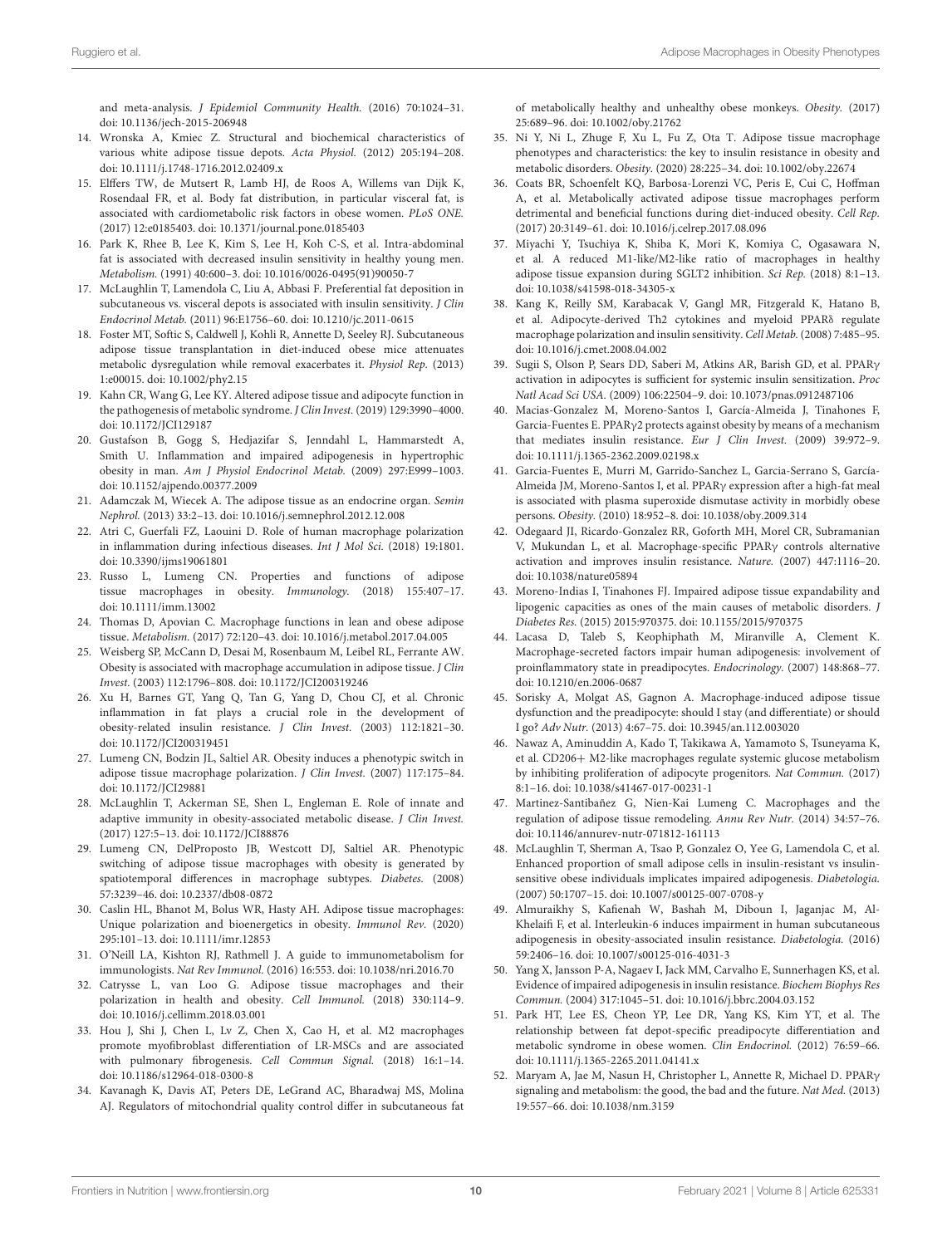- <span id="page-10-0"></span>53. Smith U, Kahn BB. Adipose tissue regulates insulin sensitivity: role of adipogenesis, de novo lipogenesis and novel lipids. J Intern Med. (2016) 280:465–75. doi: [10.1111/joim.12540](https://doi.org/10.1111/joim.12540)
- <span id="page-10-1"></span>54. Vishvanath L, Gupta RK. Contribution of adipogenesis to healthy adipose tissue expansion in obesity. Clin Invest. [\(2019\) 129:4022–31. doi: 10.1172/JCI12](https://doi.org/10.1172/JCI129191) 9191
- <span id="page-10-2"></span>55. Hammarstedt A, Gogg S, Hedjazifar S, Nerstedt A, Smith U. Impaired adipogenesis and dysfunctional adipose tissue in human hypertrophic obesity. Physiol Rev. (2018) 98:1911–41. doi: [10.1152/physrev.00034.2017](https://doi.org/10.1152/physrev.00034.2017)
- <span id="page-10-3"></span>56. Gómez-Serrano M, Camafeita E, García-Santos E, López JA, Rubio MA, Sánchez-Pernaute A, et al. Proteome-wide alterations on adipose tissue from obese patients as age-, diabetes-and gender-specific hallmarks. Sci Rep. (2016) 6:25756. doi: [10.1038/srep25756](https://doi.org/10.1038/srep25756)
- <span id="page-10-4"></span>57. Kursawe R, Eszlinger M, Narayan D, Liu T, Bazuine M, Cali AM, et al. Cellularity and adipogenic profile of the abdominal subcutaneous adipose tissue from obese adolescents: association with insulin resistance and hepatic steatosis. Diabetes. (2010) 59:2288–96. doi: [10.2337/db10-0113](https://doi.org/10.2337/db10-0113)
- <span id="page-10-5"></span>58. Ma H, Li Y-n, Song L, Liu R, Li X, Shang Q, et al. Macrophages inhibit adipogenic differentiation of adipose tissue derived mesenchymal stem/stromal cells by producing pro-inflammatory cytokines. Cell Biosci. (2020) 10:1–12. doi: [10.1186/s13578-020-00450-y](https://doi.org/10.1186/s13578-020-00450-y)
- <span id="page-10-6"></span>59. Belligoli A, Compagnin C, Sanna M, Favaretto F, Fabris R, Busetto L, et al. Characterization of subcutaneous and omental adipose tissue in patients with obesity and with different degrees of glucose impairment. Sci Rep. (2019) 9:11333. doi: [10.1038/s41598-019-47719-y](https://doi.org/10.1038/s41598-019-47719-y)
- <span id="page-10-7"></span>60. Khan T, Muise ES, Iyengar P, Wang ZV, Chandalia M, Abate N, et al. Metabolic dysregulation and adipose tissue fibrosis: role of collagen VI. Mol Cell Biol. (2009) 29:1575–91. doi: [10.1128/MCB.01300-08](https://doi.org/10.1128/MCB.01300-08)
- <span id="page-10-8"></span>61. Carobbio S, Pellegrinelli V, Vidal-Puig A. Adipose tissue function and expandability as determinants of lipotoxicity and the metabolic syndrome. Adv Exp Med Biol. (2017) 960:161–96. doi: [10.1007/978-3-319-48382-5\\_7](https://doi.org/10.1007/978-3-319-48382-5_7)
- 62. Chouchani ET, Kajimura S. Metabolic adaptation and maladaptation in adipose tissue. Nat Metab. (2019) 1:189–200. doi: [10.1038/s42255-018-0021-8](https://doi.org/10.1038/s42255-018-0021-8)
- <span id="page-10-9"></span>63. Guzmán-Ruiz R, Tercero-Alcázar C, Rabanal-Ruiz Y, Díaz-Ruiz A, El Bekay R, Rangel-Zuñiga OA, et al. Adipose tissue depot-specific intracellular and extracellular cues contributing to insulin resistance in obese individuals. FASEB J. (2020) 34:7520–39. doi: [10.1096/fj.201902703R](https://doi.org/10.1096/fj.201902703R)
- <span id="page-10-10"></span>64. Datta R, Podolsky MJ, Atabai K. Fat fibrosis: friend or foe? JCI insight. (2018) 3:e122289. doi: [10.1172/jci.insight.122289](https://doi.org/10.1172/jci.insight.122289)
- <span id="page-10-11"></span>65. Ruiz-Ojeda FJ, Méndez-Gutiérrez A, Aguilera CM, Plaza-Díaz J. Extracellular matrix remodeling of adipose tissue in obesity and metabolic diseases. Int J Mol Sci. (2019) 20:4888. doi: [10.3390/ijms20194888](https://doi.org/10.3390/ijms20194888)
- <span id="page-10-12"></span>66. Sun K, Kusminski CM, Scherer PE. Adipose tissue remodeling and obesity. J Clin Invest. (2011) 121:2094–101. doi: [10.1172/JCI45887](https://doi.org/10.1172/JCI45887)
- <span id="page-10-13"></span>67. Doulamis IP, Konstantopoulos P, Tzani A, Antoranz A, Minia A, Daskalopoulou A, et al. Visceral white adipose tissue and serum proteomic alternations in metabolically healthy obese patients undergoing bariatric surgery. Cytokine. (2019) 115:76–83. doi: [10.1016/j.cyto.2018.11.017](https://doi.org/10.1016/j.cyto.2018.11.017)
- <span id="page-10-14"></span>68. Bonnans C, Chou J, Werb Z. Remodelling the extracellular matrix in development and disease. Nat Rev Mol Cell Biol. (2014) 15:786–801. doi: [10.1038/nrm3904](https://doi.org/10.1038/nrm3904)
- <span id="page-10-15"></span>69. Hopps E, Presti RL, Montana M, Noto D, Averna MR, Caimi G. Gelatinases and their tissue inhibitors in a group of subjects with metabolic syndrome. J Invest Med. (2013) 61:978–83. doi: [10.2310/JIM.0b013e318294e9da](https://doi.org/10.2310/JIM.0b013e318294e9da)
- <span id="page-10-16"></span>70. Oh DY, Talukdar S, Bae EJ, Imamura T, Morinaga H, Fan W, et al. GPR120 is an omega-3 fatty acid receptor mediating potent antiinflammatory and insulin-sensitizing effects. Cell. (2010) 142:687–98. doi: [10.1016/j.cell.2010.07.041](https://doi.org/10.1016/j.cell.2010.07.041)
- <span id="page-10-17"></span>71. Fenech M, Gavrilovic J, Malcolm P, Toms A, Turner J. The role of metalloproteinases and their tissue inhibitors in adipose tissue remodelling and whole-body lipid distribution: a cross-sectional clinical study. Lancet. (2015) 385:S36. doi: [10.1016/S0140-6736\(15\)60351-8](https://doi.org/10.1016/S0140-6736(15)60351-8)
- <span id="page-10-18"></span>72. Arcidiacono B, Chiefari E, Laria AE, Messineo S, Bilotta FL, Britti D, et al. Expression of matrix metalloproteinase-11 is increased under conditions of insulin resistance. World J Diabetes. (2017) 8:422. doi: [10.4239/wjd.v8.i9.422](https://doi.org/10.4239/wjd.v8.i9.422)
- <span id="page-10-19"></span>73. Menghini R, Menini S, Amoruso R, Fiorentino L, Casagrande V, Marzano V, et al. Tissue inhibitor of metalloproteinase 3 deficiency causes hepatic steatosis and adipose tissue inflammation in mice. Gastroenterology. (2009) 136:663–72.e4. doi: [10.1053/j.gastro.2008.10.079](https://doi.org/10.1053/j.gastro.2008.10.079)
- <span id="page-10-20"></span>74. Menghini R, Casagrande V, Menini S, Marino A, Marzano V, Hribal ML, et al. TIMP3 overexpression in macrophages protects from insulin resistance, adipose inflammation, and nonalcoholic fatty liver disease in mice. Diabetes. (2012) 61:454–62. doi: [10.2337/db11-0613](https://doi.org/10.2337/db11-0613)
- <span id="page-10-21"></span>75. Pasarica M, Gowronska-Kozak B, Burk D, Remedios I, Hymel D, Gimble J, et al. Adipose tissue collagen VI in obesity. J Clin Endocrinol Metab. (2009) 94:5155–62. doi: [10.1210/jc.2009-0947](https://doi.org/10.1210/jc.2009-0947)
- <span id="page-10-22"></span>76. Spencer M, Yao-Borengasser A, Unal R, Rasouli N, Gurley CM, Zhu B, et al. Adipose tissue macrophages in insulin-resistant subjects are associated with collagen VI and fibrosis and demonstrate alternative activation. Am J Physiol Endocrinol Metab. (2010) 299:E1016–27. doi: [10.1152/ajpendo.00329.2010](https://doi.org/10.1152/ajpendo.00329.2010)
- <span id="page-10-23"></span>77. Reggio S, Rouault C, Poitou C, Bichet JC, Prifti E, Bouillot JL, et al. Increased basement membrane components in adipose tissue during obesity: links with TGFβ and metabolic phenotypes. J Clin Endocrinol Metab. (2016) 101:2578–87. doi: [10.1210/jc.2015-4304](https://doi.org/10.1210/jc.2015-4304)
- <span id="page-10-24"></span>78. Weng X, Lin D, Huang JT, Stimson RH, Wasserman DH, Kang L. Collagen 24  $\alpha$ 1 is increased in insulin-resistant skeletal muscle and adipose tissue. Int J Mol Sci. (2020) 21:5738. doi: [10.3390/ijms21165738](https://doi.org/10.3390/ijms21165738)
- <span id="page-10-25"></span>79. Alba DL, Farooq JA, Lin MY, Schafer AL, Shepherd J, Koliwad SK. Subcutaneous fat fibrosis links obesity to insulin resistance in Chinese Americans. J Clin Endocrinol Metab. (2018) 103:3194–204. doi: [10.1210/jc.2017-02301](https://doi.org/10.1210/jc.2017-02301)
- <span id="page-10-26"></span>80. Liu LF, Kodama K, Wei K, Tolentino LL, Choi O, Engleman EG, et al. The receptor CD44 is associated with systemic insulin resistance and proinflammatory macrophages in human adipose tissue. Diabetologia. (2015) 58:1579–86. doi: [10.1007/s00125-015-3603-y](https://doi.org/10.1007/s00125-015-3603-y)
- <span id="page-10-27"></span>81. Meissburger B, Stachorski L, Röder E, Rudofsky G, Wolfrum C. Tissue inhibitor of matrix metalloproteinase 1 (TIMP1) controls adipogenesis in obesity in mice and in humans. Diabetologia. (2011) 54:1468–79. doi: [10.1007/s00125-011-2093-9](https://doi.org/10.1007/s00125-011-2093-9)
- <span id="page-10-28"></span>82. Chabot K, Gauthier M-S, Garneau P, Rabasa-Lhoret R. Evolution of subcutaneous adipose tissue fibrosis after bariatric surgery. Diabetes Metab. (2017) 43:125–33. doi: [10.1016/j.diabet.2016.10.004](https://doi.org/10.1016/j.diabet.2016.10.004)
- <span id="page-10-29"></span>83. Tran TT, Yamamoto Y, Gesta S, Kahn CR. Beneficial effects of subcutaneous fat transplantation on metabolism. Cell Metab. (2008) 7:410– 20. doi: [10.1016/j.cmet.2008.04.004](https://doi.org/10.1016/j.cmet.2008.04.004)
- <span id="page-10-30"></span>84. Wynn TA. Fibrotic disease and the TH 1/TH 2 paradigm. Nat Rev Immunol. (2004) 4:583–94. doi: [10.1038/nri1412](https://doi.org/10.1038/nri1412)
- <span id="page-10-31"></span>85. Lorenzen J, Kumarswamy R, Dangwal S, Thum T. MicroRNAs in diabetes and diabetes-associated complications. RNA Biol. (2012) 9:820–7. doi: [10.4161/rna.20162](https://doi.org/10.4161/rna.20162)
- <span id="page-10-32"></span>86. Zhao H, Shang Q, Pan Z, Bai Y, Li Z, Zhang H, et al. Exosomes from adiposederived stem cells attenuate adipose inflammation and obesity through polarizing M2 macrophages and beiging in white adipose tissue. Diabetes. (2018) 67:235–47. doi: [10.2337/db17-0356](https://doi.org/10.2337/db17-0356)
- <span id="page-10-33"></span>87. Pan Y, Hui X, Hoo RLC, Ye D, Chan CYC, Feng T, et al. Adipocyte-secreted exosomal microRNA-34a inhibits M2 macrophage polarization to promote obesity-induced adipose inflammation. J Clin Invest. (2019) 129:834–49. doi: [10.1172/JCI123069](https://doi.org/10.1172/JCI123069)
- <span id="page-10-34"></span>88. Li R, Shen Q, Wu N, He M, Liu N, Huang J, et al. MiR-145 improves macrophage-mediated inflammation through targeting Arf6. Endocrine. (2018) 60:73–82. doi: [10.1007/s12020-018-1521-8](https://doi.org/10.1007/s12020-018-1521-8)
- <span id="page-10-35"></span>89. Arderiu G, Peña E, Aledo R, Juan-Babot O, Crespo J, Vilahur G, et al. MicroRNA-145 regulates the differentiation of adipose stem cells toward microvascular endothelial cells and promotes angiogenesis. Circ Res. (2019) 125:74–89. doi: [10.1161/CIRCRESAHA.118.314290](https://doi.org/10.1161/CIRCRESAHA.118.314290)
- <span id="page-10-36"></span>90. Ferrante SC, Nadler EP, Pillai DK, Hubal MJ, Wang Z, Wang JM, et al. Adipocyte-derived exosomal miRNAs: a novel mechanism for obesityrelated disease. Pediatr Res. (2015) 77:447–54. doi: [10.1038/pr.2014.202](https://doi.org/10.1038/pr.2014.202)
- <span id="page-10-37"></span>91. Zhao B, Li H, Liu J, Han P, Zhang C, Bai H, et al. MicroRNA-23b targets Ras GTPase-activating protein SH3 domain-binding protein 2 to alleviate fibrosis and albuminuria in diabetic nephropathy. J Am Soc Nephrol. (2016) 27:2597–608. doi: [10.1681/ASN.2015030300](https://doi.org/10.1681/ASN.2015030300)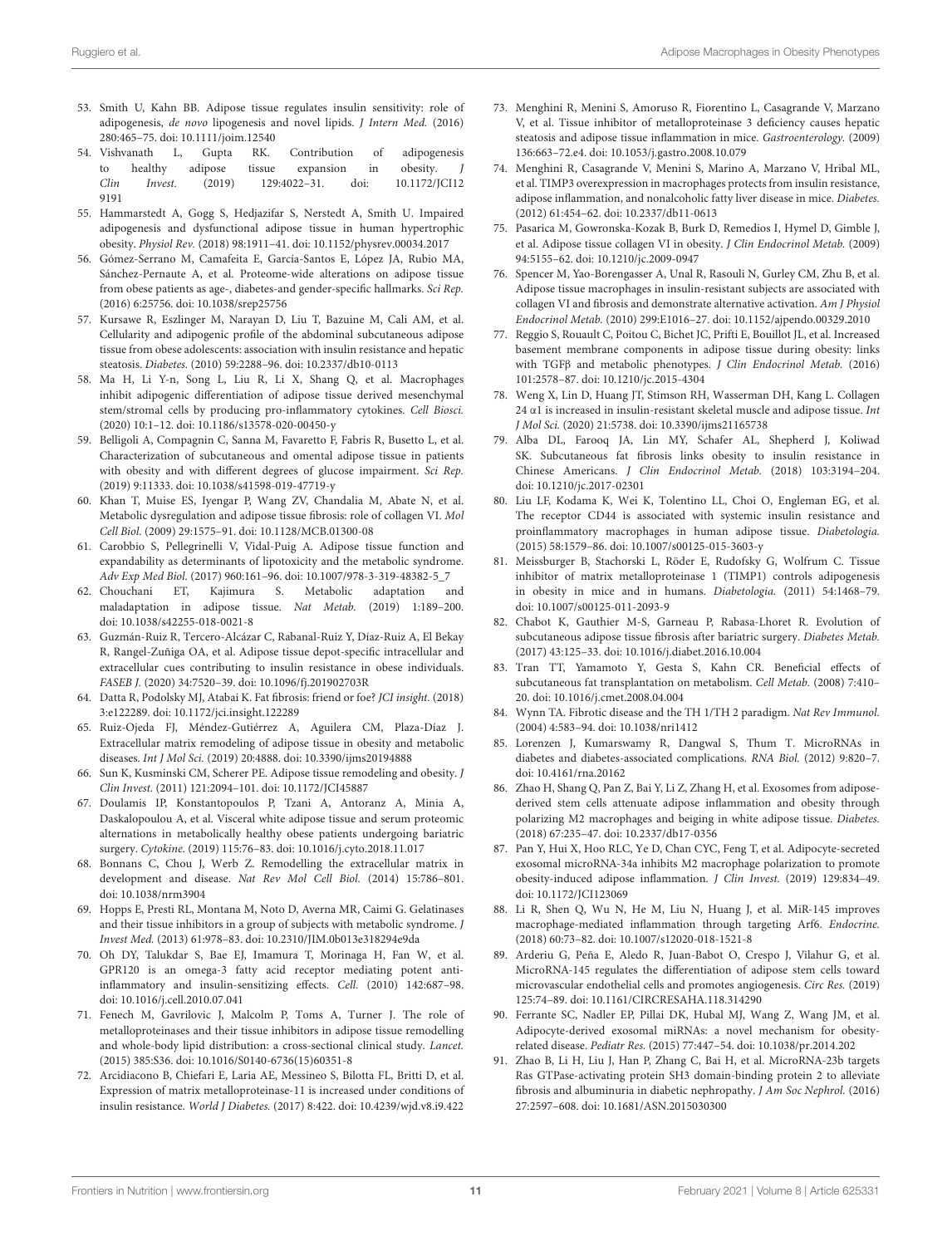- <span id="page-11-0"></span>92. Levy BI, Schiffrin EL, Mourad J-J, Agostini D, Vicaut E, Safar ME, et al. Impaired tissue perfusion: a pathology common to hypertension, obesity, and diabetes mellitus. Circulation. [\(2008\) 118:968–76. doi: 10.1161/CIRCULATIONAHA.107.](https://doi.org/10.1161/CIRCULATIONAHA.107.763730) 763730
- <span id="page-11-1"></span>93. Lee YS, Kim J-w, Osborne O, Sasik R, Schenk S, Chen A, et al. Increased adipocyte O2 consumption triggers HIF-1α, causing inflammation and insulin resistance in obesity. Cell. (2014) 157:1339–52. doi: [10.1016/j.cell.2014.05.012](https://doi.org/10.1016/j.cell.2014.05.012)
- <span id="page-11-2"></span>94. Crewe C, An YA, Scherer PE. The ominous triad of adipose tissue dysfunction: inflammation, fibrosis, and impaired angiogenesis. J Clin Invest. (2017) 127:74–82. doi: [10.1172/JCI88883](https://doi.org/10.1172/JCI88883)
- <span id="page-11-3"></span>95. Gealekman O, Guseva N, Hartigan C, Apotheker S, Gorgoglione M, Gurav K, et al. Depot-specific differences and insufficient subcutaneous adipose tissue angiogenesis in human obesity. Circulation. [\(2011\) 123:186–94. doi: 10.1161/CIRCULATIONAHA.110.97](https://doi.org/10.1161/CIRCULATIONAHA.110.970145) 0145
- <span id="page-11-4"></span>96. Czernichow S, Greenfield JR, Galan P, Bastard J-P, Charnaux N, Samaras K, et al. Microvascular dysfunction in healthy insulinsensitive overweight individuals. J Hypertension. (2010) 28:325–32. doi: [10.1097/HJH.0b013e328333d1fc](https://doi.org/10.1097/HJH.0b013e328333d1fc)
- 97. Ortega FB, Lee D-c, Katzmarzyk PT, Ruiz JR, Sui X, Church TS, et al. The intriguing metabolically healthy but obese phenotype: cardiovascular prognosis and role of fitness. Eur Heart J. (2013) 34:389–97. doi: [10.1093/eurheartj/ehs174](https://doi.org/10.1093/eurheartj/ehs174)
- <span id="page-11-5"></span>98. Machado MV, Vieira AB, da Conceição FG, Nascimento AR, da Nóbrega ACL, Tibirica E. Exercise training dose differentially alters muscle and heart capillary density and metabolic functions in an obese rat with metabolic syndrome. Exp Physiol. (2017) 102:1716–28. doi: [10.1113/EP086416](https://doi.org/10.1113/EP086416)
- <span id="page-11-6"></span>99. Elias I, Franckhauser S, Ferré T, Vilà L, Tafuro S, Muñoz S, et al. Adipose tissue overexpression of vascular endothelial growth factor protects against diet-induced obesity and insulin resistance. Diabetes. (2012) 61:1801–13. doi: [10.2337/db11-0832](https://doi.org/10.2337/db11-0832)
- 100. Robciuc MR, Kivelä R, Williams IM, de Boer JF, van Dijk TH, Elamaa H, et al. VEGFB/VEGFR1-induced expansion of adipose vasculature counteracts obesity and related metabolic complications. Cell Metab. (2016) 23:712–24. doi: [10.1016/j.cmet.2016.03.004](https://doi.org/10.1016/j.cmet.2016.03.004)
- <span id="page-11-7"></span>101. Sung H-K, Doh K-O, Son JE, Park JG, Bae Y, Choi S, et al. Adipose vascular endothelial growth factor regulates metabolic homeostasis through angiogenesis. Cell Metab. (2013) 17:61–72. doi: [10.1016/j.cmet.2012.12.010](https://doi.org/10.1016/j.cmet.2012.12.010)
- <span id="page-11-8"></span>102. Kolahdouzi S, Talebi-Garakani E, Hamidian G, Safarzade A. Exercise training prevents high-fat diet-induced adipose tissue remodeling by promoting capillary density and macrophage polarization. Life Sci. (2019) 220:32–43. doi: [10.1016/j.lfs.2019.01.037](https://doi.org/10.1016/j.lfs.2019.01.037)
- <span id="page-11-9"></span>103. Tang W, Zeve D, Suh JM, Bosnakovski D, Kyba M, Hammer RE, et al. White fat progenitor cells reside in the adipose vasculature. Science. (2008) 322:583–6. doi: [10.1126/science.1156232](https://doi.org/10.1126/science.1156232)
- <span id="page-11-10"></span>104. Drolet R, Richard C, Sniderman A, Mailloux J, Fortier M, Huot C, et al. Hypertrophy and hyperplasia of abdominal adipose tissues in women. Int J Obes. (2008) 32:283–91. doi: [10.1038/sj.ijo.0803708](https://doi.org/10.1038/sj.ijo.0803708)
- <span id="page-11-11"></span>105. Pasarica M, Sereda OR, Redman LM, Albarado DC, Hymel DT, Roan LE, et al. Reduced adipose tissue oxygenation in human obesity: evidence for rarefaction, macrophage chemotaxis, and inflammation without an angiogenic response. Diabetes. (2009) 58:718–25. doi: [10.2337/db08-1098](https://doi.org/10.2337/db08-1098)
- <span id="page-11-12"></span>106. Tinahones FJ, Coín-Aragüez L, Mayas MD, Garcia-Fuentes E, Hurtado-del-Pozo C, Vendrell J, et al. Obesity-associated insulin resistance is correlated to adipose tissue vascular endothelial growth factors and metalloproteinase levels. BMC Physiol. (2012) 12:4. doi: [10.1186/1472-6793-12-4](https://doi.org/10.1186/1472-6793-12-4)
- <span id="page-11-13"></span>107. Xu F, Burk D, Gao Z, Yin J, Zhang X, Weng J, et al. Angiogenic deficiency and adipose tissue dysfunction are associated with macrophage malfunction in SIRT1−/<sup>−</sup> mice. Endocrinology. (2012) 153:1706–16. doi: [10.1210/en.2011-1667](https://doi.org/10.1210/en.2011-1667)
- <span id="page-11-14"></span>108. Pang C, Gao Z, Yin J, Zhang J, Jia W, Ye J. Macrophage infiltration into adipose tissue may promote angiogenesis for adipose tissue remodeling in obesity. Am J Physiol Endocrinol Metab. (2008) 295:E313–22. doi: [10.1152/ajpendo.90296.2008](https://doi.org/10.1152/ajpendo.90296.2008)
- <span id="page-11-15"></span>109. Jetten N, Verbruggen S, Gijbels MJ, Post MJ, De Winther MP, Donners MM. Anti-inflammatory M2, but not pro-inflammatory M1

macrophages promote angiogenesis in vivo. Angiogenesis. (2014) 17:109–18. doi: [10.1007/s10456-013-9381-6](https://doi.org/10.1007/s10456-013-9381-6)

- <span id="page-11-16"></span>110. Zajac E, Schweighofer B, Kupriyanova TA, Juncker-Jensen A, Minder P, Quigley JP, et al. Angiogenic capacity of M1-and M2-polarized macrophages is determined by the levels of TIMP-1 complexed with their secreted proMMP-9. Blood. (2013) 122:4054–67. doi: [10.1182/blood-2013-05-501494](https://doi.org/10.1182/blood-2013-05-501494)
- <span id="page-11-17"></span>111. Gong T, Liu L, Jiang W, Zhou R. DAMP-sensing receptors in sterile inflammation and inflammatory diseases. Nat Rev Immunol. (2020) 20:95– 112. doi: [10.1038/s41577-019-0215-7](https://doi.org/10.1038/s41577-019-0215-7)
- <span id="page-11-18"></span>112. Li C, Xu MM, Wang K, Adler AJ, Vella AT, Zhou B. Macrophage polarization and meta-inflammation. Transl Res. [\(2018\) 191:29–44. doi: 10.1016/j.trsl.2017.1](https://doi.org/10.1016/j.trsl.2017.10.004) 0.004
- <span id="page-11-19"></span>113. Amar J, Burcelin R, Ruidavets JB, Cani PD, Fauvel J, Alessi MC, et al. Energy intake is associated with endotoxemia in apparently healthy men. Am J Clin Nutr. (2008) 87:1219–23. doi: [10.1093/ajcn/87.5.1219](https://doi.org/10.1093/ajcn/87.5.1219)
- <span id="page-11-20"></span>114. Cani PD, Amar J, Iglesias MA, Poggi M, Knauf C, Bastelica D, et al. Metabolic endotoxemia initiates obesity and insulin resistance. Diabetes. (2007) 56:1761–72. doi: [10.2337/db06-1491](https://doi.org/10.2337/db06-1491)
- <span id="page-11-21"></span>115. Cani PD, Bibiloni R, Knauf C, Waget A, Neyrinck AM, Delzenne NM, et al. Changes in gut microbiota control metabolic endotoxemia-induced inflammation in high-fat diet-induced obesity and diabetes in mice. Diabetes. (2008) 57:1470–81. doi: [10.2337/db07-1403](https://doi.org/10.2337/db07-1403)
- <span id="page-11-22"></span>116. Baena M, Sanguesa G, Davalos A, Latasa MJ, Sala-Vila A, Sanchez RM, et al. Fructose, but not glucose, impairs insulin signaling in the three major insulin-sensitive tissues. Sci Rep. (2016) 6:26149. doi: [10.1038/srep26149](https://doi.org/10.1038/srep26149)
- <span id="page-11-25"></span>117. Bergheim I, Weber S, Vos M, Kramer S, Volynets V, Kaserouni S, et al. Antibiotics protect against fructose-induced hepatic lipid accumulation in mice: role of endotoxin. J Hepatol. (2008) 48:983–92. doi: [10.1016/j.jhep.2008.01.035](https://doi.org/10.1016/j.jhep.2008.01.035)
- 118. Kavanagh K, Wylie AT, Tucker KL, Hamp TJ, Gharaibeh RZ, Fodor AA, et al. Dietary fructose induces endotoxemia and hepatic injury in calorically controlled primates. Am J Clin Nutr. (2013) 98:349–57. doi: [10.3945/ajcn.112.057331](https://doi.org/10.3945/ajcn.112.057331)
- 119. Spruss A, Kanuri G, Wagnerberger S, Haub S, Bischoff SC, Bergheim I. Tolllike receptor 4 is involved in the development of fructose-induced hepatic steatosis in mice. Hepatology. (2009) 50:1094–104. doi: [10.1002/hep.23122](https://doi.org/10.1002/hep.23122)
- <span id="page-11-23"></span>120. Stanhope KL, Schwarz JM, Keim NL, Griffen SC, Bremer AA, Graham JL, et al. Consuming fructose-sweetened, not glucose-sweetened, beverages increases visceral adiposity and lipids and decreases insulin sensitivity in overweight/obese humans. J Clin Invest. (2009) 119:1322–34. doi: [10.1172/JCI37385](https://doi.org/10.1172/JCI37385)
- <span id="page-11-24"></span>121. Sobrecases H, Lê K-A, Bortolotti M, Schneiter P, Ith M, Kreis R, et al. Effects of short-term overfeeding with fructose, fat and fructose plus fat on plasma and hepatic lipids in healthy men. Diabetes Metab. (2010) 36:244–6. doi: [10.1016/j.diabet.2010.03.003](https://doi.org/10.1016/j.diabet.2010.03.003)
- <span id="page-11-26"></span>122. Anhe FF, Jensen BAH, Varin TV, Servant F, Van Blerk S, Richard D, et al. Type 2 diabetes influences bacterial tissue compartmentalisation in human obesity. Nat Metab. (2020) 2:233–42. doi: [10.1038/s42255-020-0178-9](https://doi.org/10.1038/s42255-020-0178-9)
- 123. Jensen BA, Marette A. Microbial translocation in type 2 diabetes: when bacterial invaders overcome host defence in human obesity. Gut. (2020) 69:1724–6. doi: [10.1136/gutjnl-2020-321288](https://doi.org/10.1136/gutjnl-2020-321288)
- <span id="page-11-27"></span>124. Massier L, Chakaroun R, Tabei S, Crane A, Didt KD, Fallmann J, et al. Adipose tissue derived bacteria are associated with inflammation in obesity and type 2 diabetes. Gut. (2020) 69:1796–806. doi: [10.1136/gutjnl-2019-320118](https://doi.org/10.1136/gutjnl-2019-320118)
- <span id="page-11-28"></span>125. Wu GD, Chen J, Hoffmann C, Bittinger K, Chen YY, Keilbaugh SA, et al. Linking long-term dietary patterns with gut microbial enterotypes. Science. (2011) 334:105–8. doi: [10.1126/science.1208344](https://doi.org/10.1126/science.1208344)
- <span id="page-11-29"></span>126. Horne JE, Brockwell DJ, Radford SE. Role of the lipid bilayer in outer membrane protein folding in Gram negative bacteria. J Biol Chem. (2020) 295:10340–67. doi: [10.1074/jbc.REV120.011473](https://doi.org/10.1074/jbc.REV120.011473)
- <span id="page-11-30"></span>127. Gonzalez F, Considine RV, Abdelhadi OA, Acton AJ. Saturated fat ingestion promotes lipopolysaccharide-mediated inflammation and insulin resistance in polycystic ovary syndrome. J Clin Endocrinol Metab. (2019) 104:934–46. doi: [10.1210/jc.2018-01143](https://doi.org/10.1210/jc.2018-01143)
- 128. Quintanilha BJ, Pinto Ferreira LR, Ferreira FM, Neto EC, Sampaio GR, Rogero MM. Circulating plasma microRNAs dysregulation and metabolic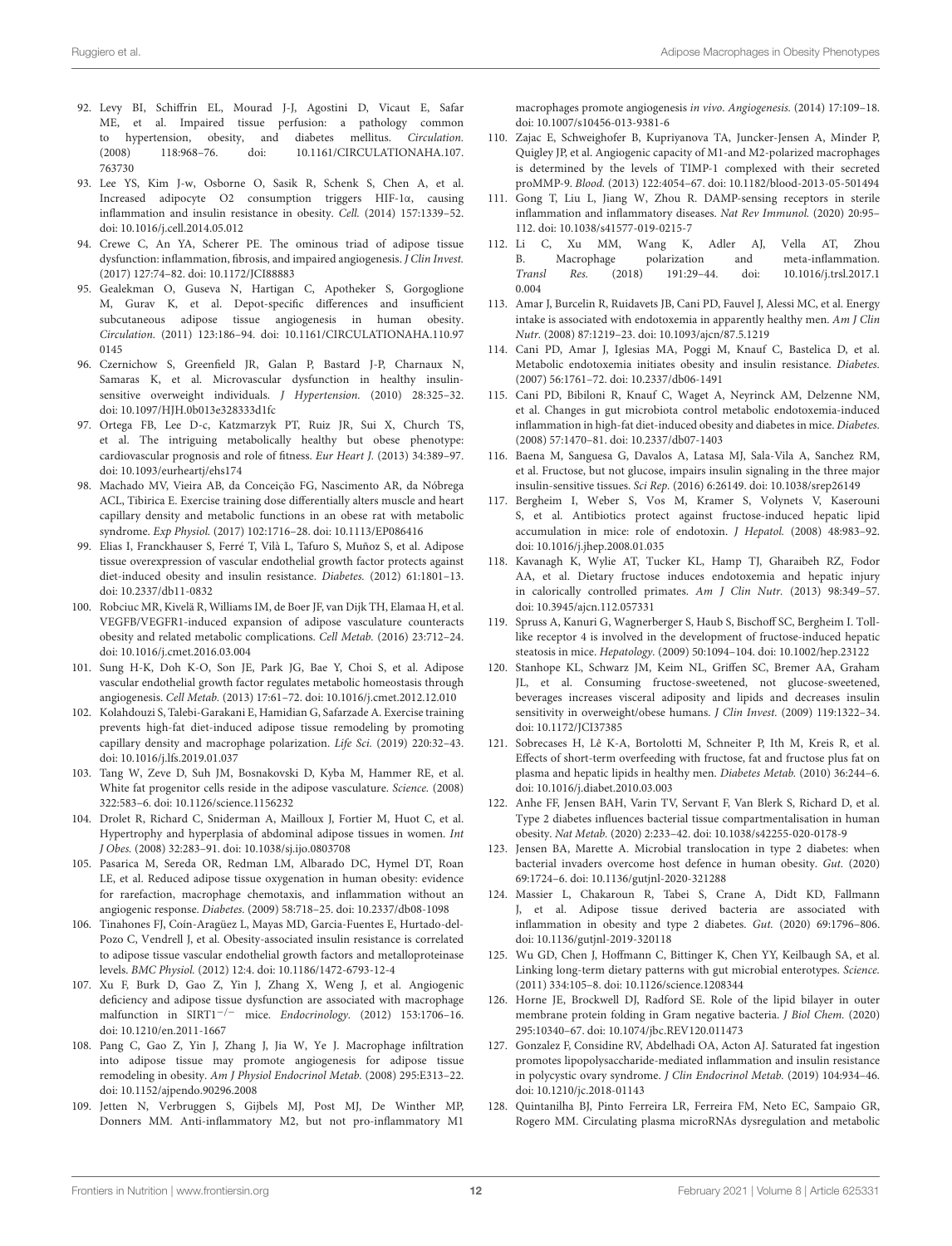endotoxemia induced by a high-fat high-saturated diet. Clin Nutr. (2020) 39:554–62. doi: [10.1016/j.clnu.2019.02.042](https://doi.org/10.1016/j.clnu.2019.02.042)

- <span id="page-12-0"></span>129. Sanchez-Tapia M, Miller AW, Granados-Portillo O, Tovar AR, Torres N. The development of metabolic endotoxemia is dependent on the type of sweetener and the presence of saturated fat in the diet. Gut Microbes. (2020) 12:1801301. doi: [10.1080/19490976.2020.1801301](https://doi.org/10.1080/19490976.2020.1801301)
- <span id="page-12-1"></span>130. Estadella D, da Penha Oller do Nascimento CM, Oyama LM, Ribeiro EB, Damaso AR, de Piano A. Lipotoxicity: effects of dietary saturated and transfatty acids. Mediators Inflamm. (2013) 2013:137579. doi: [10.1155/2013/137579](https://doi.org/10.1155/2013/137579)
- <span id="page-12-2"></span>131. Kavanagh K, Jones KL, Sawyer J, Kelley K, Carr JJ, Wagner JD, et al. Trans fat diet induces abdominal obesity and changes in insulin sensitivity in monkeys. Obesity (Silver Spring). (2007) 15:1675–84. doi: [10.1038/oby.2007.200](https://doi.org/10.1038/oby.2007.200)
- <span id="page-12-3"></span>132. Russo L, Muir L, Geletka L, Delproposto J, Baker N, Flesher C, et al. Cholesterol 25-hydroxylase (CH25H) as a promoter of adipose tissue inflammation in obesity and diabetes. Mol Metab. (2020) 39:100983. doi: [10.1016/j.molmet.2020.100983](https://doi.org/10.1016/j.molmet.2020.100983)
- <span id="page-12-4"></span>133. Hubler MJ, Kennedy AJ. Role of lipids in the metabolism and activation of immune cells. J Nutr Biochem. (2016) 34:1–7. doi: [10.1016/j.jnutbio.2015.11.002](https://doi.org/10.1016/j.jnutbio.2015.11.002)
- <span id="page-12-5"></span>134. Wang Y, Huang F. N-3 polyunsaturated fatty acids and inflammation in obesity: local effect and systemic benefit. BioMed Res Int. (2015) 2015:581469. doi: [10.1155/2015/581469](https://doi.org/10.1155/2015/581469)
- <span id="page-12-6"></span>135. Grant RW, Dixit VD. Adipose tissue as an immunological organ. Obesity. (2015) 23:512–8. doi: [10.1002/oby.21003](https://doi.org/10.1002/oby.21003)
- <span id="page-12-7"></span>136. Ahola AJ, Lassenius MI, Forsblom C, Harjutsalo V, Lehto M, Groop PH. Dietary patterns reflecting healthy food choices are associated with lower serum LPS activity. Sci Rep. (2017) 7:6511. doi: [10.1038/s41598-017-06885-7](https://doi.org/10.1038/s41598-017-06885-7)
- 137. Dewulf EM, Cani PD, Claus SP, Fuentes S, Puylaert PG, Neyrinck AM, et al. Insight into the prebiotic concept: lessons from an exploratory, double blind intervention study with inulin-type fructans in obese women. Gut. (2013) 62:1112–21. doi: [10.1136/gutjnl-2012-303304](https://doi.org/10.1136/gutjnl-2012-303304)
- <span id="page-12-8"></span>138. Krumbeck JA, Rasmussen HE, Hutkins RW, Clarke J, Shawron K, Keshavarzian A, et al. Probiotic Bifidobacterium strains and galactooligosaccharides improve intestinal barrier function in obese adults but show no synergism when used together as synbiotics. Microbiome. (2018) 6:121. doi: [10.1186/s40168-018-0494-4](https://doi.org/10.1186/s40168-018-0494-4)
- <span id="page-12-9"></span>139. Fardoun MM, Maaliki D, Halabi N, Iratni R, Bitto A, Baydoun E, et al. Flavonoids in adipose tissue inflammation and atherosclerosis: one arrow, two targets. Clin Sci (Lond). (2020) 134:1403–32. doi: [10.1042/CS20200356](https://doi.org/10.1042/CS20200356)
- <span id="page-12-10"></span>140. Bolego C, Cignarella A, Staels B, Chinetti-Gbaguidi G. Macrophage function and polarization in cardiovascular disease: a role of estrogen signaling? Arterioscler Thromb Vasc Biol. (2013) 33:1127–34. doi: [10.1161/ATVBAHA.113.301328](https://doi.org/10.1161/ATVBAHA.113.301328)
- <span id="page-12-11"></span>141. Wang L, Zhao RP, Song XY, Wu WF. Targeting ERbeta in macrophage reduces crown-like structures in adipose tissue by inhibiting osteopontin and HIF-1alpha. Sci Rep. (2019) 9:15762. doi: [10.1038/s41598-019-52265-8](https://doi.org/10.1038/s41598-019-52265-8)
- <span id="page-12-12"></span>142. Steinberg FM, Guthrie NL, Villablanca AC, Kumar K, Murray MJ. Soy protein with isoflavones has favorable effects on endothelial function that are independent of lipid and antioxidant effects in healthy postmenopausal women. Am J Clin Nutr. (2003) 78:123–30. doi: [10.1093/ajcn/78.1.123](https://doi.org/10.1093/ajcn/78.1.123)
- <span id="page-12-13"></span>143. Yamagata K, Yamori Y. Inhibition of endothelial dysfunction by dietary flavonoids and preventive effects against cardiovascular disease. J Cardiovasc Pharmacol. (2020) 75:1–9. doi: [10.1097/FJC.0000000000000757](https://doi.org/10.1097/FJC.0000000000000757)
- <span id="page-12-14"></span>144. Brenner RR. Regulatory function of delta6 desaturate–key enzyme of polyunsaturated fatty acid synthesis. Adv Exp Med Biol. (1977) 83:85–101. doi: [10.1007/978-1-4684-3276-3\\_8](https://doi.org/10.1007/978-1-4684-3276-3_8)
- <span id="page-12-15"></span>145. Trayhurn P, Denyer G. Mining microarray datasets in nutrition: expression of the GPR120 (n-3 fatty acid receptor/sensor) gene is down-regulated in human adipocytes by macrophage secretions. J Nutr Sci. (2012) 1:e3. doi: [10.1017/jns.2012.3](https://doi.org/10.1017/jns.2012.3)
- <span id="page-12-16"></span>146. Du Plessis J, Van Pelt J, Korf H, Mathieu C, Van der Schueren B, Lannoo M, et al. Association of adipose tissue inflammation with histologic severity of nonalcoholic fatty liver disease. Gastroenterology. (2015) 149:635–48. e14. doi: [10.1053/j.gastro.2015.05.044](https://doi.org/10.1053/j.gastro.2015.05.044)
- <span id="page-12-17"></span>147. Dobson R, Burgess MI, Sprung VS, Irwin A, Hamer M, Jones J, et al. Metabolically healthy and unhealthy obesity: differential effects on

myocardial function according to metabolic syndrome, rather than obesity. Int J Obes. (2016) 40:153–61. doi: [10.1038/ijo.2015.151](https://doi.org/10.1038/ijo.2015.151)

- <span id="page-12-18"></span>148. Gutiérrez-Grobe Y, Juárez-Hernández E, Sánchez-Jiménez B, Uribe-Ramos M, Ramos-Ostos M, Uribe M, et al. Less liver fibrosis in metabolically healthy compared with metabolically unhealthy obese patients with non-alcoholic fatty liver disease. Diabetes Metab. (2017) 43:332–7. doi: [10.1016/j.diabet.2017.02.007](https://doi.org/10.1016/j.diabet.2017.02.007)
- <span id="page-12-19"></span>149. Tordjman J, Poitou C, Hugol D, Bouillot J-L, Basdevant A, Bedossa P, et al. Association between omental adipose tissue macrophages and liver histopathology in morbid obesity: influence of glycemic status. J Hepatol. (2009) 51:354–62. doi: [10.1016/j.jhep.2009.02.031](https://doi.org/10.1016/j.jhep.2009.02.031)
- <span id="page-12-20"></span>150. Doumatey AP, Bentley AR, Zhou J, Huang H, Adeyemo A, Rotimi CN. Paradoxical hyperadiponectinemia is associated with the metabolically healthy obese (MHO) phenotype in African Americans. J Endocrinol Metab. (2012) 2:51. doi: [10.4021/jem95w](https://doi.org/10.4021/jem95w)
- 151. Ahl S, Guenther M, Zhao S, James R, Marks J, Szabo A, et al. Adiponectin levels differentiate metabolically healthy vs unhealthy among obese and nonobese white individuals. J Clin Endocrinol Metab. (2015) 100:4172–80. doi: [10.1210/jc.2015-2765](https://doi.org/10.1210/jc.2015-2765)
- <span id="page-12-21"></span>152. Duwaerts CC, Maher JJ. Macronutrients and the adipose-liver axis in obesity and fatty liver. Cell Mol Gastroenterol Hepatol. (2019) 7:749–61. doi: [10.1016/j.jcmgh.2019.02.001](https://doi.org/10.1016/j.jcmgh.2019.02.001)
- <span id="page-12-22"></span>153. Kang YE, Kim JM, Joung KH, Lee JH, You BR, Choi MJ, et al. The roles of adipokines, proinflammatory cytokines, and adipose tissue macrophages in obesity-associated insulin resistance in modest obesity and early metabolic dysfunction. PLoS ONE. (2016) 11:e0154003. doi: [10.1371/journal.pone.0154003](https://doi.org/10.1371/journal.pone.0154003)
- <span id="page-12-23"></span>154. Voulgari C, Tentolouris N, Dilaveris P, Tousoulis D, Katsilambros N, Stefanadis C. Increased heart failure risk in normal-weight people with metabolic syndrome compared with metabolically healthy obese individuals. J Am Coll Cardiol. (2011) 58:1343–50. doi: [10.1016/j.jacc.2011.04.047](https://doi.org/10.1016/j.jacc.2011.04.047)
- <span id="page-12-24"></span>155. Nosalski R, Guzik TJ. Perivascular adipose tissue inflammation in vascular disease. Br J Pharmacol. (2017) 174:3496–513. doi: [10.1111/bph.13705](https://doi.org/10.1111/bph.13705)
- <span id="page-12-25"></span>156. Turaihi AH, Serné EH, Molthoff CF, Koning JJ, Knol J, Niessen HW, et al. Perivascular adipose tissue controls insulin-stimulated perfusion, mitochondrial protein expression, and glucose uptake in muscle through adipomuscular arterioles. Diabetes. (2020) 69:603–13. doi: [10.2337/db18-1066](https://doi.org/10.2337/db18-1066)
- <span id="page-12-26"></span>157. Takemori K, Gao Y-J, Ding L, Lu C, Su L-Y, An W-S, et al. Elevated blood pressure in transgenic lipoatrophic mice and altered vascular function. Hypertension. (2007) 49:365–72. doi: [10.1161/01.HYP.0000255576.16089.b9](https://doi.org/10.1161/01.HYP.0000255576.16089.b9)
- <span id="page-12-27"></span>158. Virdis A. Endothelial dysfunction in obesity: role of inflammation. High Blood Pressure Cardiovasc Prev. (2016) 23:83–5. doi: [10.1007/s40292-016-0133-8](https://doi.org/10.1007/s40292-016-0133-8)
- <span id="page-12-28"></span>159. Zhu X, Zhang H, Chen H, Deng X, Tu Y, Jackson AO, et al. Perivascular adipose tissue dysfunction aggravates adventitial remodeling in obese mini pigs via NLRP3 inflammasome/IL-1 signaling pathway. Acta Pharmacol Sin. (2019) 40:46–54. doi: [10.1038/s41401-018-0068-9](https://doi.org/10.1038/s41401-018-0068-9)
- <span id="page-12-29"></span>160. Iacobellis G, Bianco AC. Epicardial adipose tissue: emerging physiological, pathophysiological and clinical features. Trends Endocrinol Metab. (2011) 22:450–7. doi: [10.1016/j.tem.2011.07.003](https://doi.org/10.1016/j.tem.2011.07.003)
- <span id="page-12-30"></span>161. Marchington JM, Mattacks CA, Pond CM. Adipose tissue in the mammalian heart and pericardium: structure, foetal development and biochemical properties. Comp Biochem Physiol B Comp Biochem. (1989) 94:225. doi: [10.1016/0305-0491\(89\)90337-4](https://doi.org/10.1016/0305-0491(89)90337-4)
- <span id="page-12-31"></span>162. Cherian S, Lopaschuk GD, Carvalho E. Cellular cross-talk between epicardial adipose tissue and myocardium in relation to the pathogenesis of cardiovascular disease. Am J Physiol Endocrinol Metab. (2012) 303:E937–49. doi: [10.1152/ajpendo.00061.2012](https://doi.org/10.1152/ajpendo.00061.2012)
- <span id="page-12-32"></span>163. Iacobellis G. Local and systemic effects of the multifaceted epicardial adipose tissue depot. Nat Rev Endocrinol. (2015) 11:363. doi: [10.1038/nrendo.2015.58](https://doi.org/10.1038/nrendo.2015.58)
- <span id="page-12-33"></span>164. Bambace C, Sepe A, Zoico E, Telesca M, Olioso D, Venturi S, et al. Inflammatory profile in subcutaneous and epicardial adipose tissue in men with and without diabetes. Heart Vessels. (2014) 29:42–8. doi: [10.1007/s00380-012-0315-9](https://doi.org/10.1007/s00380-012-0315-9)
- <span id="page-12-34"></span>165. Aghamohammadzadeh R, Withers S, Lynch F, Greenstein A, Malik R, Heagerty A. Perivascular adipose tissue from human systemic and coronary